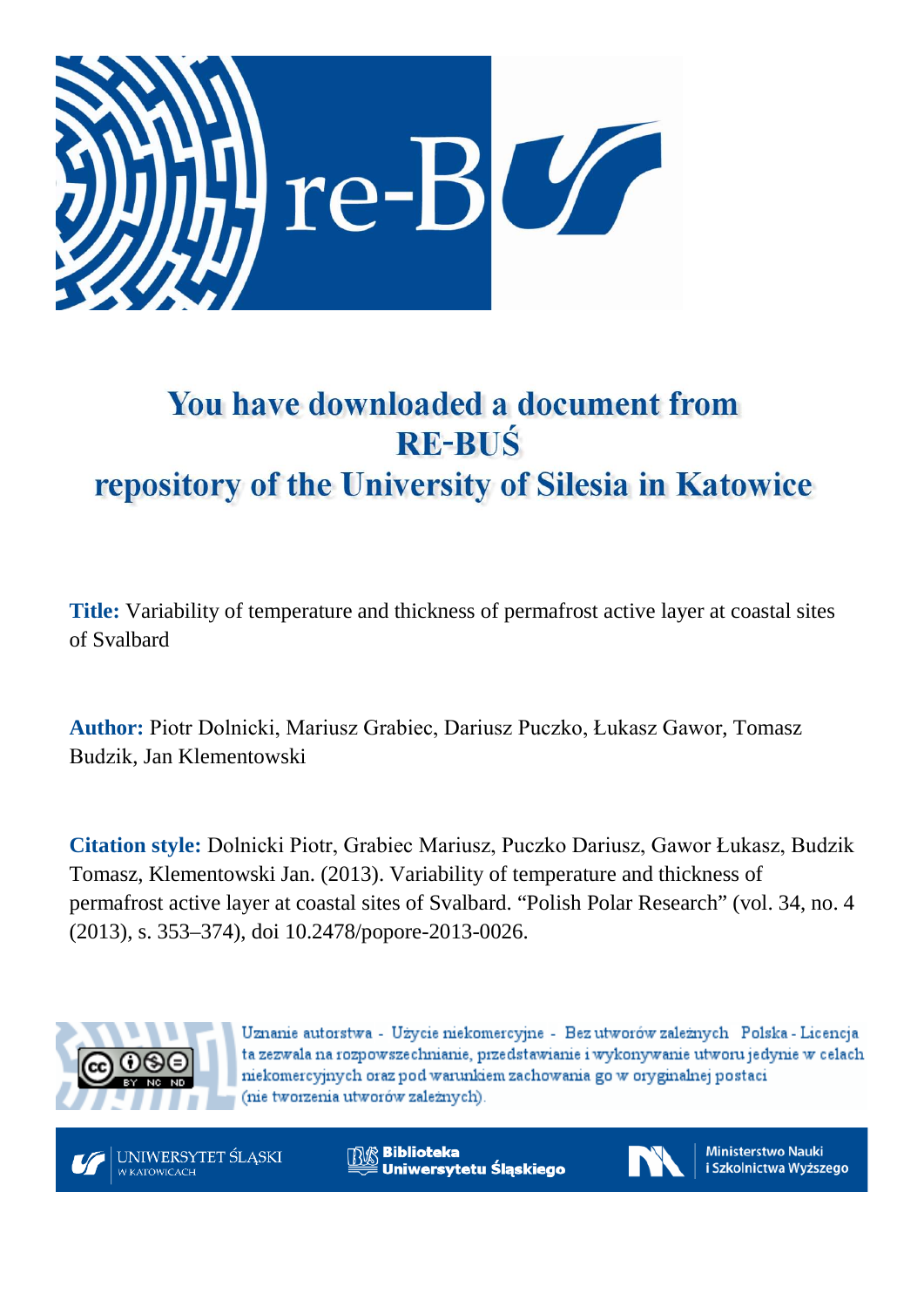

vol. 34, no. 4, pp. 353–374, 2013 doi: 10.2478/popore−2013−0026

# **Variability of temperature and thickness of permafrost active layer at coastal sites of Svalbard**

Piotr DOLNICKI 1, Mariusz GRABIEC 2, Dariusz PUCZKO 3, Łukasz GAWOR 4, Tomasz BUDZIK<sup>2</sup> and Jan KLEMENTOWSKI<sup>5</sup>

<sup>1</sup> *Instytut Geografii, Uniwersytet Pedagogiczny, ul. Podchorążych 2, 30−084 Kraków, Poland <pdolnicki@poczta.onet.pl>*

<sup>2</sup> *Wydział Nauk o Ziemi, Uniwersytet Śląski, ul. Będzińska 60, 41−200 Sosnowiec, Poland <mariusz.grabiec@us.edu.pl> <tomasz.budzik@us.edu.pl>*

<sup>3</sup> *Instytut Geofizyki, Polska Akademia Nauk, ul. Księcia Janusza 64, 01−452 Warszawa, Poland <dp@igf.edu.pl>*

<sup>4</sup> *Wydział Górnictwa i Geologii, Politechnika Śląska, ul. Akademicka 2A, 44−100 Gliwice, Poland <lukasz.gawor@polsl.pl>*

<sup>5</sup> *Instytut Geografii i Rozwoju Regionalnego, Uniwersytet Wrocławski, pl. Uniwersytecki 1, 50−137 Wrocław, Poland <jan.klementowski@uni.wroc.pl>*

**Abstract**: We present the variability of the thermal state and thickness of permafrost active layer at the raised marine beaches in Svalbard. The investigations were carried out using di− rect probing, thaw tube, ground temperature and radar soundings at Holocene strand plains 10–20 m a.s.l. in Fuglebergsletta (SW Spitsbergen) and at the shore of Kinnvika Bay (Nordaustlandet). Their results were compared to those obtained at other coastal sites in Svalbard. The ground temperature measurements were conducted in 2009 on August, recog− nized as the standard month for the maximum thawing during the last decade. The studied sites are typical for close to extreme active layer conditions on Svalbard. In Hornsund, the thawing depth exceeded 2 m, while in Kinnvika the active layer was thinner than 1 m. In Svalbard, the depth of thawing decreases generally from south to north and from the open sea coast to the central parts of islands. These differences are the consequence of diverse climatic conditions strongly determined by the radiation balance modified by a number of regional (*e.g.* ocean circulation) and local (*e.g.* duration of snow deposition) conditions.

Key words: Arctic, Spitsbergen, Nordaustlandet, active layer, ground penetrating radar, permafrost.

## Introduction

Permafrost defined as the ground at sub−zero temperature during at least a two−year period (French 2007) reflects the past as well as present climatic condi−

*Pol. Polar Res.* 34 (4): 353–374, 2013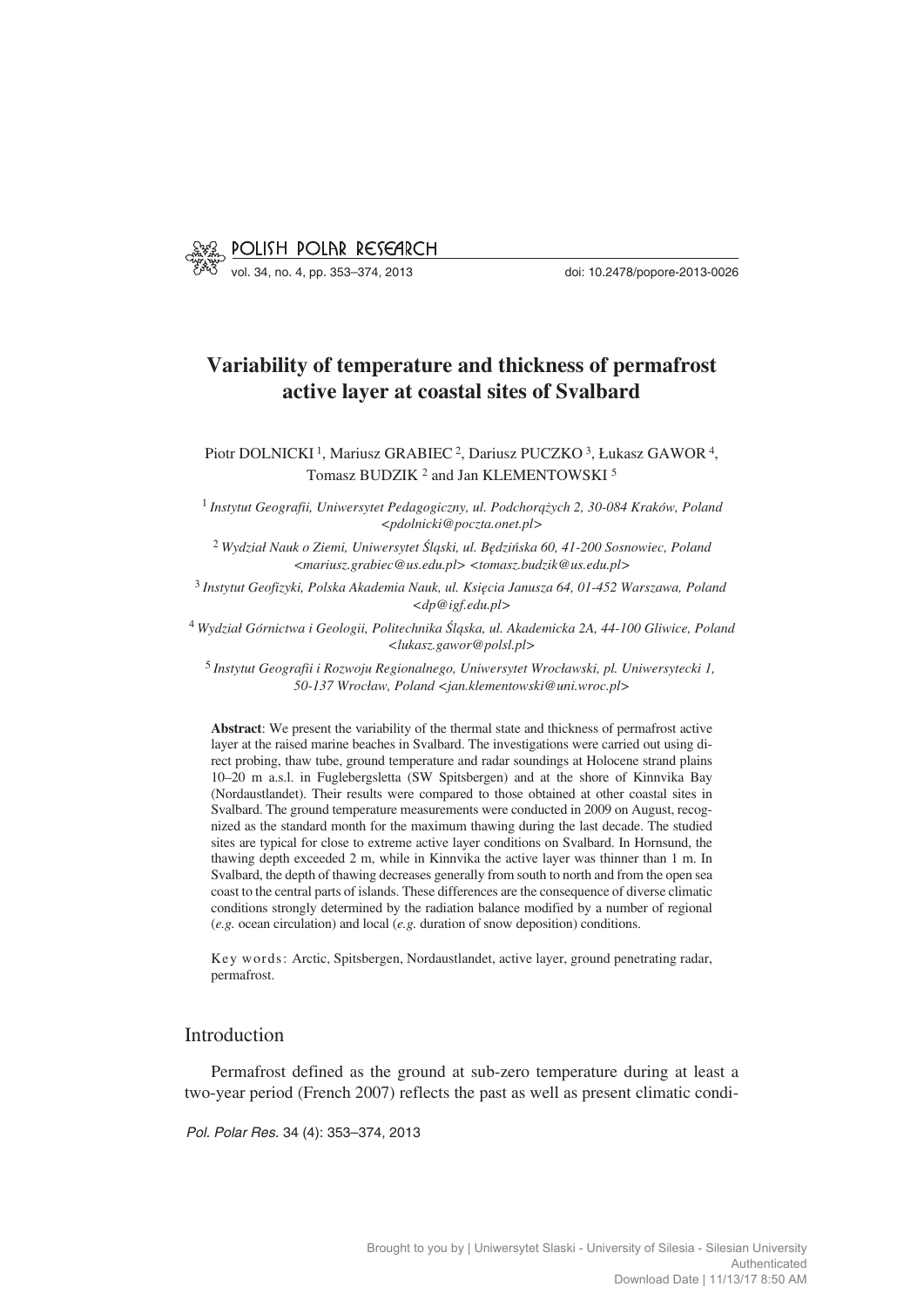tions. The outer ground layer is a subject of seasonal thawing producing the so−called active layer of permafrost. The present evolution of permafrost is associ− ated with observed climatic changes. The trend of active layer thickening in the last decade (Christiansen *et al.* 2005) has accelerated intensity of geomorphologic processes in the periglacial zone. Widely studied processes of basins desiccation (Smith *et al.* 2005; Smol and Douglas 2007), groundwater drainage (Haldersen and Heim 1999; Haldersen *et al.* 2010; Walvoord and Striegel 2007) and shoreline erosion (Etzelmüller *et al.* 2003; Zagórski 2011) are strongly related to permafrost conditions. Geological investigations and engineering works aiming at prospect− ing mineral resources (Humlum *et al.* 2003) are also carried out in respect to per− mafrost aspects.

The Svalbard Archipelago is located generally in the zone of continuous per− mafrost except for areas below glaciers at pressure melting point temperature (Liestøl 1976). The unglaciated area (27 200 km2) is characterized by spatially variable permafrost and the active layer thickness. Permafrost reaches the depth of 100 m in the coastal zone, whereas in the highly elevated interior it exceeds 500 m (Humlum 2005). The thickness of permafrost and its fluctuations are strictly corre− lated with thermal conditions of the ground. On the other hand, a thermal state of the ground depends on climatic factors determining the energy supply to the ground (Migała 1991).

The main objective of the paper is to depict the permafrost active layer proper− ties of the raised beaches of Svalbard in the summer season. The most important factors determining the depth of permafrost thawing have been pointed out. The paper shows the results of the measurements of temperature and the active layer thickness in the northern and southern regions of Svalbard exemplified by Fugle− bergsletta at the northern coast of Hornsund and the coastal accumulation plain at Kinnvika Bay (Nordaustlandet) and compare them with the data from other coastal sites on Svalbard.

# Previous works on the thermal conditions of the active layer on Svalbard

The measurements of variability of thermal conditions of the ground and thick− ness of the active layer have been taken in several reference points in Svalbard, par− ticularly in the vicinity of Ny−Ålesund, Sarkofagen (Kristensen 1988; Humlum 2005), Kapp Linnè 1,5 km NE from Isfjord Radio (Akerman 2005), sites in Adventdalen *e.g.* UNISCALM (Christiansen and Humlum 2008) and Jansson− haugen (Harris *et al.* 2009). The perennial investigations of the active layer have been carried out in Calypsostranda, at Recherchefjorden (Repelewska−Pękalowa 2004; Christiansen *et al.* 2005), where a significant increase of the active layer thick− ness has been observed over last years (in 2003 over 2 m; Kazimierz Pękala, per−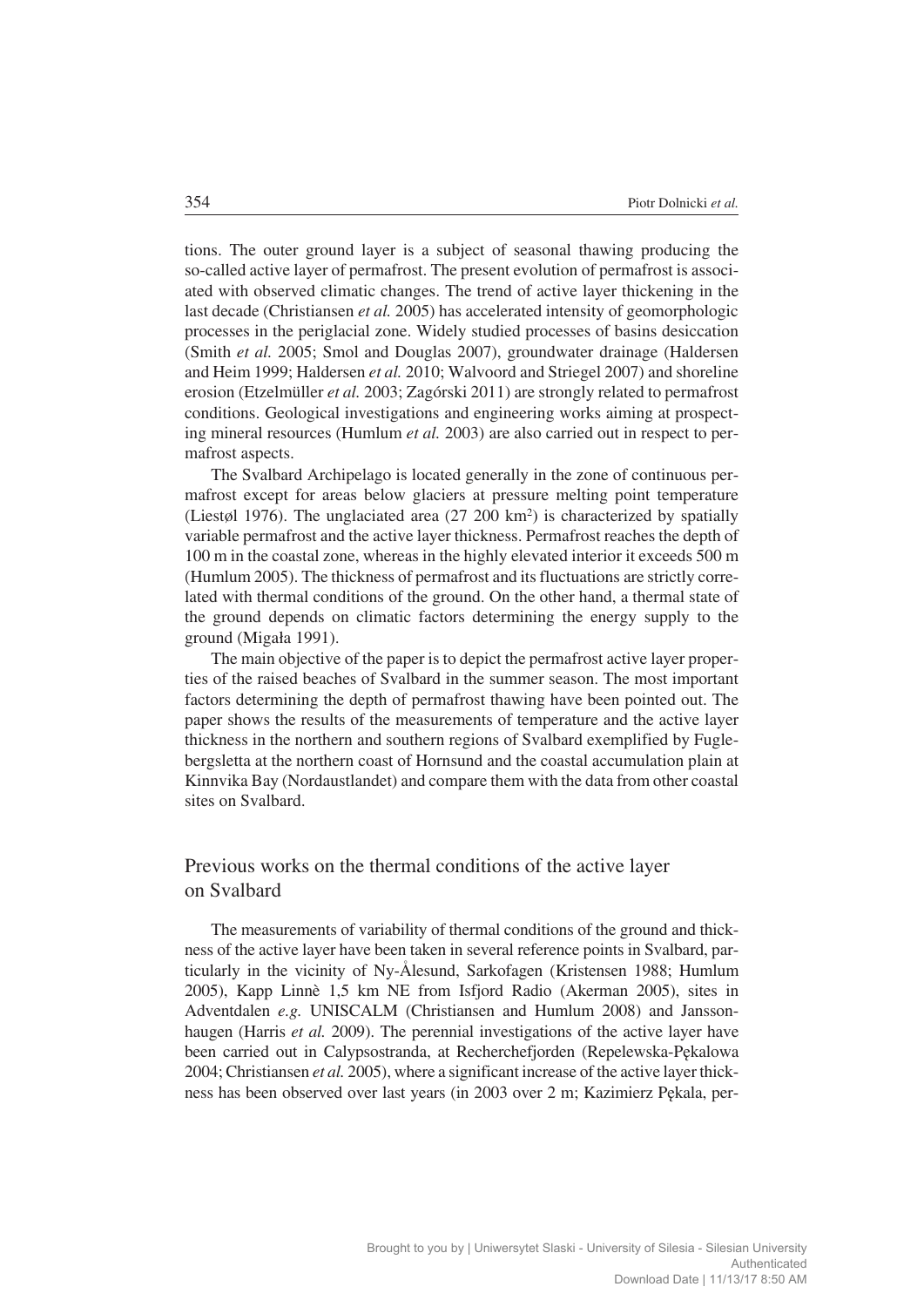sonal communication 2003). Other sites of the active layer monitoring are located on Kaffiøyra (NW Svalbard), where the measurements started in 1975. Thereafter, the measurements of ground temperature had been performed for several summer sea− sons (Przybylak *et al.* 2010). The permafrost boreholes and ground temperature monitoring have also been carried out at Crednermorenen in the inner part of Van Mijenfjorden, Reindalen−Lunkefjellet, Brenoisa, Longyeardalen, Gruvafjellet and Colesdalen. Changes in permafrost and active layer temperatures in central Spits− bergen were modeled for 20<sup>th</sup> century and predicted for the next century by Etzelmüller *et al.* (2011). They depicted substantial warming of the ground since the end of the Little Ice Age by  $1.5-2$ °C and possible permafrost degradation on low−lands. Most of the sites of the active layer discernment are included in the Cir− cumpolar Active Layer Monitoring – CALM (Brown *et al.* 2000; www.gwu.edu/ calm/) and the Norwegian Permafrost Database (Permafrost Observatory Project 2012; Christiansen *et al.* 2010).

Due to long−term permafrost observations in the vicinity of Hornsund, this re− gion became an excellent testing area for permafrost research. The first data refer− ring to the thermal state of the ground in Hornsund area were presented by Baranowski (1968). General characteristics of geomorphological processes driven by freezing of the ground in the discussed area are presented in Jahn (1983, 1988) and Grześ (1984). The influence of radiation on changes of the temperature in the active layer has been investigated by Głowicki (1985), Angiel (1994), and Lesz− kiewicz and Caputa (2004). These authors affirmed that the strongest correlation between total solar radiation and the ground temperature occurs in July. The influ− ence of variable seasonal snow cover and its irregular decline on a specific temper− ature of the active layer in the ablation period was raised by Migała (1991) and Dolnicki (2005). They discussed spatial relations between the thickness of the ac− tive layer, areas favorable for snow erosion/deposition and surface morphology. Miętus (1988) and Miętus and Filipiak (2001) presented long−term (1979–1999) analysis of the ground temperature in Hornsund based on the measurements ob− tained in the vicinity of the Polish Polar Station. They determined a positive ten− dency of the changes in the studied period, and using statistical methods estimated the maximum depth of thawing of the ground at −1.85 m. Marsz and Styszyńska (2013) supplemented the thermal characteristics of the active layer in Hornsund by 2000–2005, when the ground temperature insignificantly decreased. However, in the following seasons (2006–2009) the ground temperature decrease accelerated (Dolnicki 2010). In the period of 2007–2010, a set of geophysical surveys (vertical electroresistivity soundings, refraction seismics, radio−echo soundings) focused on permafrost properties were carried out (Dobiński 2011; Dobiński *et al.* 2011) at different environments of Hornsund area, including raised beaches, taluses, gla− ciers and its forefields. Basing on geophysical studies, Dobiński (2011) brought the occurrence of the permafrost on raised beach near the Polish Polar Station in Hornsund into question due to proximity of fiord water. At other sites, the exis−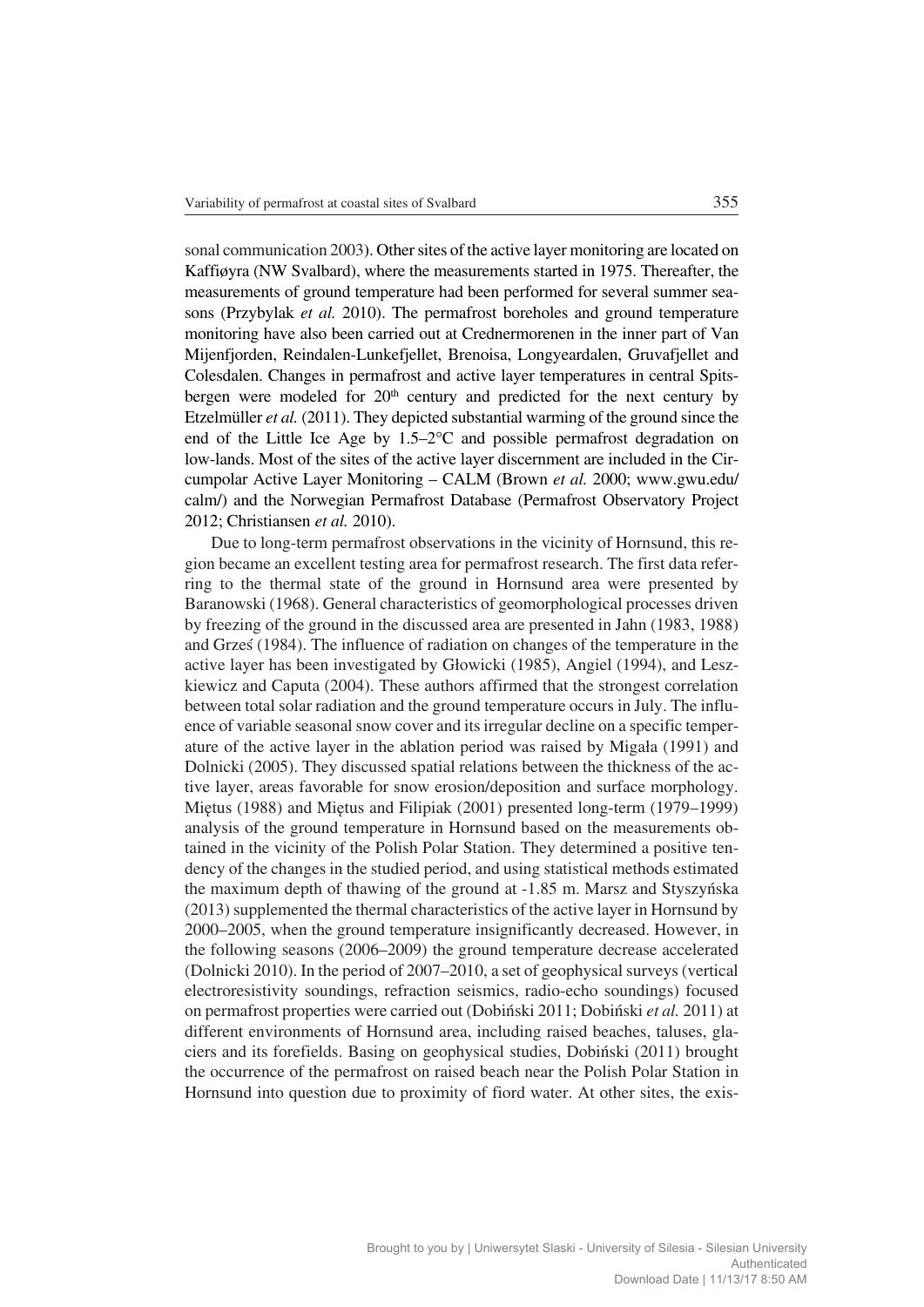tence of permafrost is undeniable. In glacier−forefield transition zone, the perma− frost interacts with the glacier as the front recession favors permafrost aggradation and permafrost continues within the polythermal glacier as cold ice layer (Do− biński 2011; Dobiński *et al.* 2011). Properties of the permafrost active layer in the Western Nordaustlandet (Kinnvika) have not been investigated until now, hence the studies presented in this paper are unique in that respect.

#### Study area

The investigations, including radar soundings and measurements of the active layer thickness and ground temperature, were focused on the southern (Hornsund) and northern (Kinnvika) parts of Svalbard. The study sites are located on the eleva− tion of *c.* 5–12 m a.s.l. in the zone of Holocene marine beaches. Fuglebergsletta plain is situated at the northern shore of Hornsund (77°00' N), in south-western Spitsbergen, while the marine plain at the Kinnvika Bay (80°03' N) is located in the western part of Nordaustlandet (Fig. 1). According to radiocarbon 14C dating, the lower parts of the terraces (up to 7–9 m a.s.l.) at both sites emerged above sea level after mid−Holocene transgression dated at 7000–4000 years BP (Chmal 1987; Forman *et al.* 2004). Raised terraces coincide with the Holocene climatic optimum with July temperature  $c$ . 2 $\degree$ C higher than at present (Briks 1991). Finally the spread of glaciation and permafrost aggradation on low−lying Svalbard areas was promoted by the late−Holocen cooling of the Atlantic sector of the Arctic with culmination during the Little Ice Age (Svendsen and Mangerud 1997). The mean annual air temperature over Svalbard in the late 19th and early 20th century was about 2.4°C lower than the average of 1912–1996 (van de Wal *et al.* 2002). As a result, the permafrost age on raised beaches is estimated at approximately 3000 BP, and the average aggradation rate was *c.* 3 cm/year (Humlum 2005). Although the post Little Ice Age warming of Svalbard at rate 0.23°C/decade for 1912-2010 (Humlum et al. 2011) resulted in warming the ground by 1.5–2°C (Etzelmüller *et al.* 2011), it did not interrupt the progressing aggradation of the permafrost (Humlum 2005).

Ground penetrating radar (GPR) profiles, as well as ground temperature con− trol points were deployed in coastal tundra in both Hornsund and Kinnvika areas. According to Kuc (1996), the vicinity of the Polish Polar Station represents Coastal Flat−Land Vegetation Zone. About 80% of Fuglebergsletta Plain is cov− ered with vegetation, mainly lichens (*c*. 50%) – predominant in dry tundra, mosses (*c.* 20%) – preferring wetter areas, and vascular plants (Grodzińska and Grodzik 1993; Kuc 1996). The surficial ground layer comprises a sand−gravel mixture with pebbles of diameter up to 0.1 m. The upper 0.2 m layer is formed of loose material.

The vegetation at Kinnvika Bay coastal zone is described as Arctic polar desert, as plant cover is sparse due to a short growth period and dry soil conditions (Cooper 2011). The total plant cover ranged between 1% at dry sites to full cover−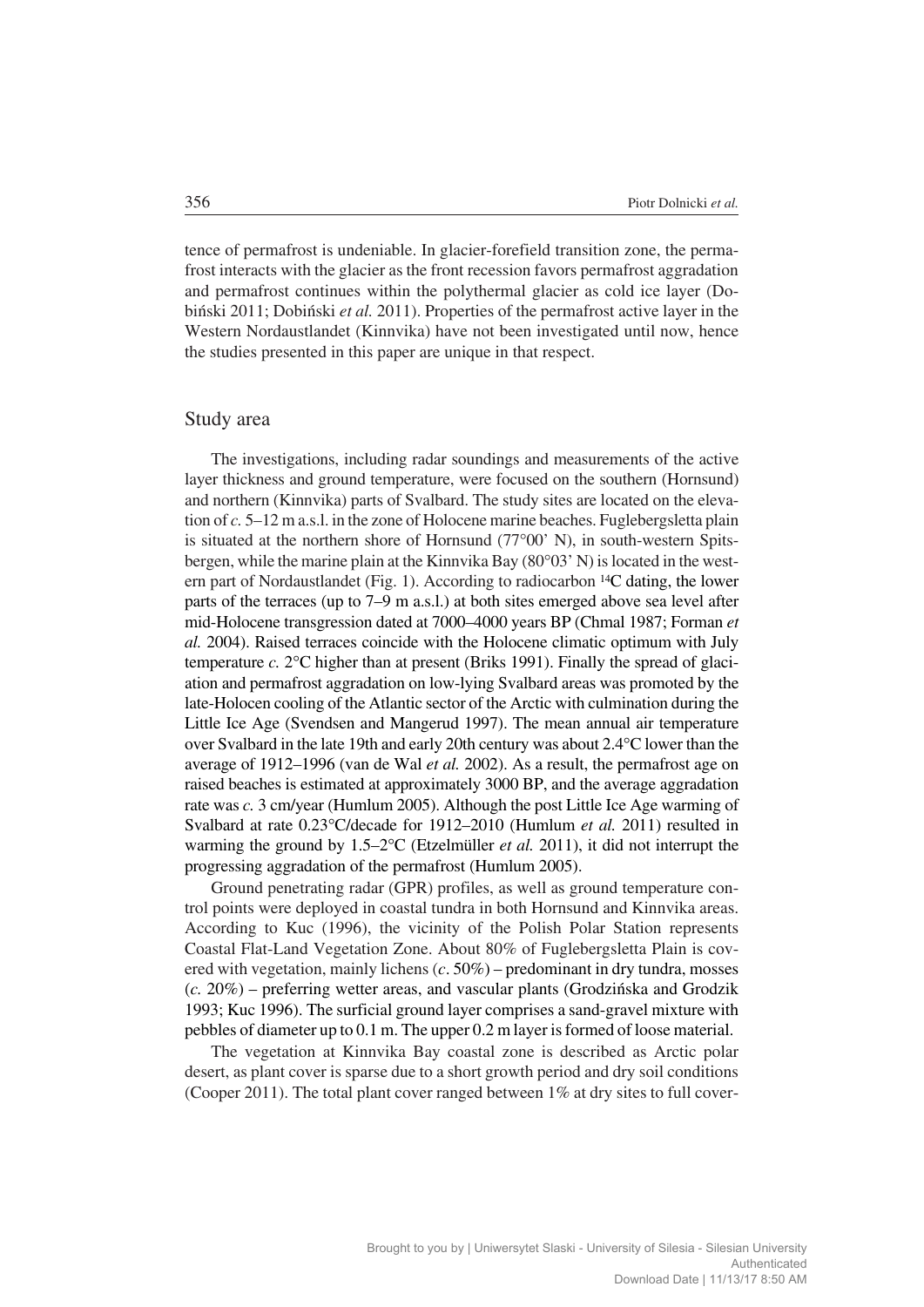

Fig. 1. Study area: I – area of Fuglebergsletta (CMP – site of common mid−point measurement); II – area of Kinnvika; III – overview map of Svalbard: A – Hornsund – Fuglebergsletta, B – Kinnvika, C – Ny−Ålesund (the Thermal State of Permafrost (TSP) ID: NA−B−1), D – Kaffiøyra, E – Kapp Linnè (TSP ID: KL−B−2), F – UNISCALM (TSP ID: TINY−23), G – Svea (TPS ID: SV−B−5), H – Calypso− stranda. Maps I and II datum and coordinate system WGS84, UTM 33X.

age under bird cliffs and in moist areas (Cooper 2011). At the site *c.* 400 m SW from the permafrost measurement area, Cooper (2011) calculated 24% of vegeta− tion coverage with a dominant cyanobacterial crust (17%) and vascular plants (6%). The direct observations at our study site were consistent with the vegetation described above. Non−layered pebbles with a diameter less than 0.3 m occur up to the depth of 0.9 m. The lithological structure of the ground is homogeneous.

In summer, the most energy supplied to the ground surface in Svalbard is de− livered by solar radiation (Vowinckel and Orvig 1970). The spatial variability of incoming solar radiation in summer is determined mainly by the incidence angle of solar beam (decreasing towards the North) and cloudiness. Comparing Hornsund and Ny−Ålesund (1989–2003), the average sums of short−wave solar radiation in June and August amounted to 769 and 718 MJm−2 respectively (Marsz and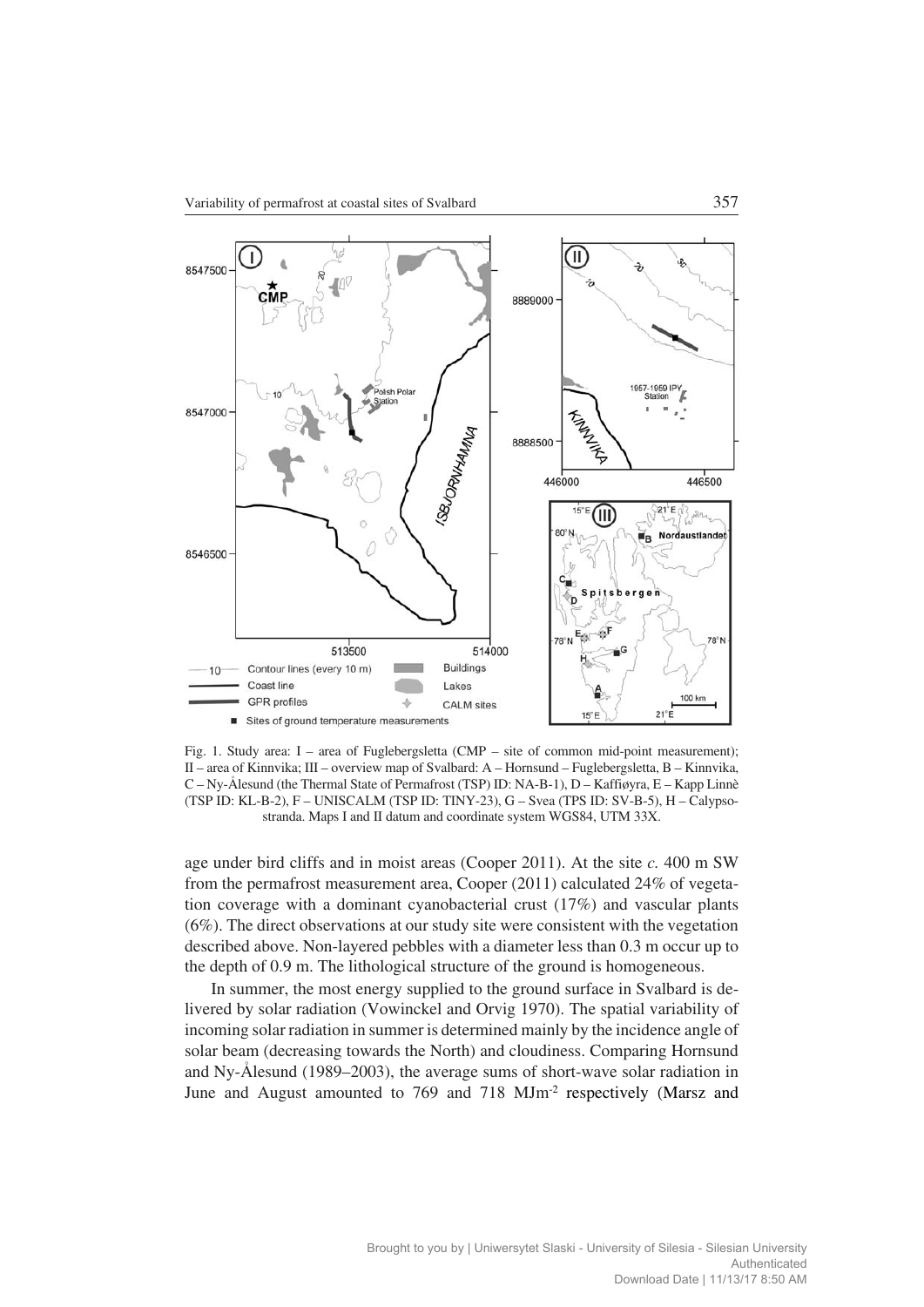Styszyńska 2013; Budzik 2004). At Isfjord Radio, in 1951–1960, the July–August sum of short-wave radiation was 703 MJm<sup>-2</sup> (Markin 1975). As in all the cases the average cloudiness was almost the same, numbering 6.4 to 6.5 octants (Marsz and Styszyńska 2013), hence the differences may be explained through changes of lati− tudinally dependent incidence angle of solar beam. Due to the surface albedo, this energy is only partially consumed to heat up and thaw the ground layer. The albedo of the tundra covered surface on the coastal sites of Svalbard (Hornsund, Ny− Ålesund) in July and August ranges between 11% and 20% (Głowicki 1985; Budzik 2004; Budzik *et al.* 2009). The net long−wave radiation balance in summer is negative over Svalbard. The long−wave downward radiation is modified by at− mospheric properties such as cloudiness, humidity and temperature, while the long−wave outcoming radiation is a function of the ground temperature. The aver− age sum of net long−wave radiation in July and August 2008 at Ny−Ålesund amounted to −232 MJm−2 , whereas in Hornsund it was −239 MJm−2 (Budzik *et al.* 2009). The sum of the surface radiation balance in summer (July– August) at Svalbard is the sum of both the net short−wave and net long−wave radiations, and it is positive. The sums of July–August radiation balance in 2008 in Hornsund and Ny−Ålesund were 408 and 412 MJm−2, respectively.

The elements of the radiation balance significantly influence the ground tem− perature. Leszkiewicz and Caputa (2004) found in Hornsund a strong correlation in summer between the ground temperature in the upper 0.2 m layer and the net short−wave radiation, with correlation coefficients r > 0.6. They also connect the net short−wave radiation to the maximum and minimum air temperature to obtain multiple regression models of the ground temperature. Up to −0.2 m, the determi− nation coefficient of the regression models was  $r^2 \ge 0.78$ .

The strongest relations between the net short wave radiation and ground tem− perature, occur with few hours of temporal shift. In Hornsund, during the summer of 2006, the highest correlation coefficient ( $r = 0.7$ ) at -0.05 m was recorded with a 3–4 h offset, at -0.1 m (r = 0.6) with a 6 h shift, at -0.2 m (r = 0.6) with an 8 h shift and at  $-0.5$  m ( $r = 0.3$ ) with a 12 h offset. A reverse of the heat flux direction in the active layer and decrease of air temperature in Hornsund area begin between 10 and 20 September (Dolnicki 2010), while in Kinnvika these processes occur in the second half of August.

The active layer development and thickness is significantly determined by the snow cover thickness and duration. According to Hagen *et al.* (1993), the annual precipitation sum on the western coast of Nordaustlandet is comparable to that on north−western Spitsbergen recorded by Ny−Ålesund meteorological station. Horn− sund and Ny−Ålesund documented very similar average winter precipitation totals of 235 mm and 255 mm, respectively (Grabiec *et al.* 2011). In May 2003, the aver− age snow thickness on Fuglebergsletta was measured at 0.55 m (Dolnicki 2005). Snow cover patches survived until 10–20 June in places of strong wind re− deposition. The active layer thickness was *c.* 0.6 m thinner than the average under−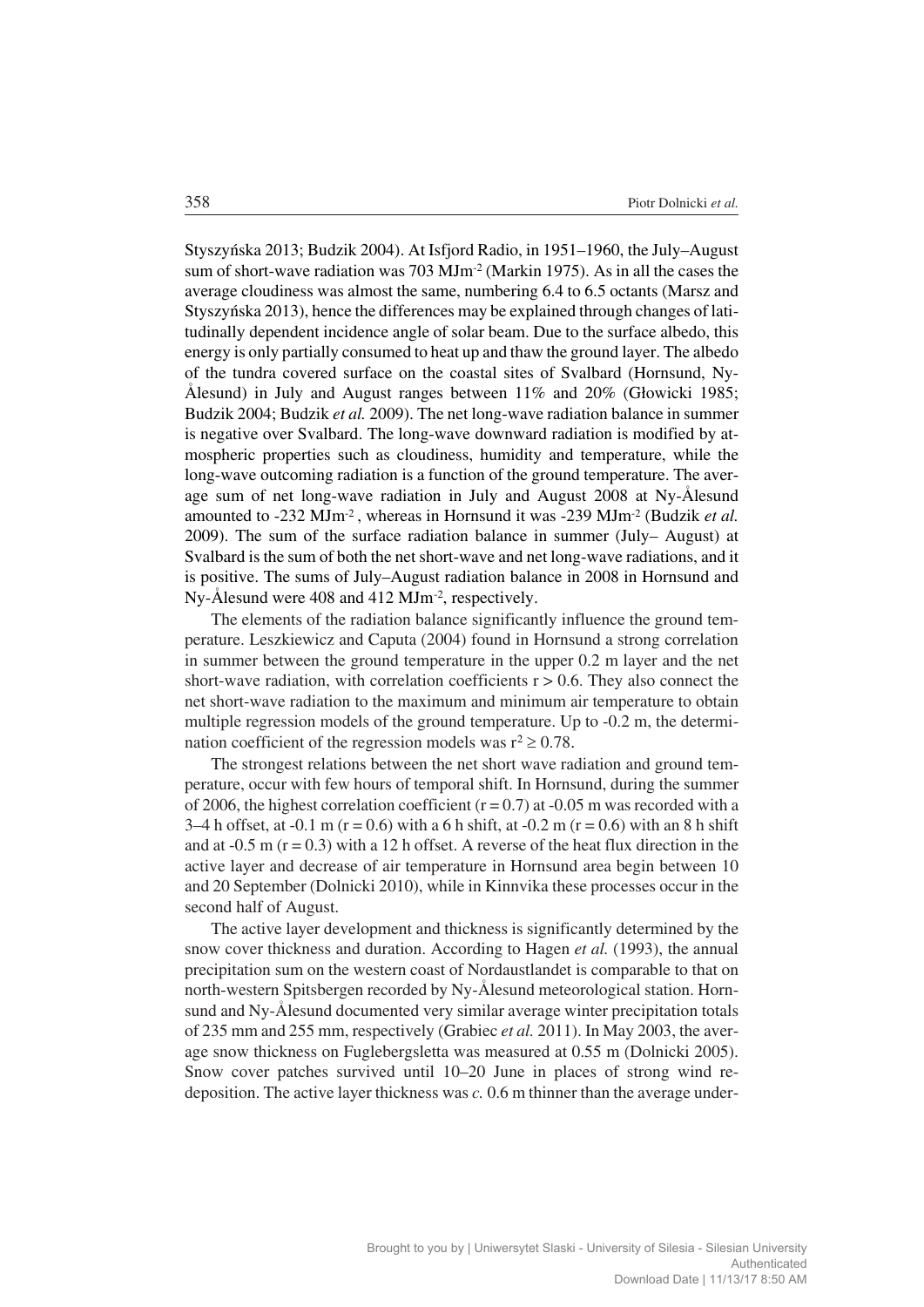neath a long−lingered snow cover (Dolnicki 2005). Despite the fact that winter snow accumulation on the southern and northern parts of Svalbard is similar to Nordaustlandet, the duration of the snow cover on the latter is longer due to much colder spring and summer conditions as well as earlier fall cooling.

The results obtained from the two basic sites described above are supple− mented by the ground temperature data and thawing depths available for the same time from other coastal sites on Svalbard (Fig. 1). These sites are Svea, Kapp Linnè, UNISCALM and Ny−Ålesund. Short descriptions of all the sites included are set together in Table1. Detailed information on particular locations is provided by the Norwegian Permafrost Database (Permafrost Observatory Project 2012).

The S-N angular distance between Hornsund and Kinnvika is *c*. 3° equaling to *c.* 350 km, what significantly determines differences in climatic conditions, *e.g.*

| Description of sites studied. |                                                                     |                                      |                        |                                                                                                                                       |                                                                 |                                                           |
|-------------------------------|---------------------------------------------------------------------|--------------------------------------|------------------------|---------------------------------------------------------------------------------------------------------------------------------------|-----------------------------------------------------------------|-----------------------------------------------------------|
| ID                            | Site name                                                           | Coordinates<br>(Lat., Long.)         | Elevation<br>(m a.s.1) | Surface characteristics                                                                                                               | Type of the active<br>layer measurements                        | References                                                |
| A                             | Hornsund                                                            | $77.00^\circ$ N<br>15.54°E           | 8                      | flat raised beach,<br>sand-gravel deposits,<br>tundra                                                                                 | temperature string,<br>thaw tube,<br>mechanical probing,<br>GPR | Institute of<br>Geophysics<br>PAS database                |
| $\overline{B}$                | Kinnvika                                                            | 80.03°N<br>$18.00^{\circ}$ E         | 12                     | flat raised beach,<br>non-layered pebbles,<br>no vegetation                                                                           | temperature string,<br>mechanical probing,<br><b>GPR</b>        | this work                                                 |
| $\mathbf C$                   | Ny-Ålesund<br>(TPS ID:<br>$NA-B-1)$                                 | 78.92°N<br>$11.93^{\circ}E$          | 46                     | plain, marine sediment,<br>tundra                                                                                                     | borehole temperature                                            | Permafrost<br>Observatory<br>Project 2012                 |
| D                             | Kaffiøyra<br>(CALM<br>code: P2<br>$A-C$                             | 78.73°N<br>$11.71$ <sup>o</sup> E    | $1 - 1.5$              | raised beaches and lateral<br>moraine, marine (sand,<br>gravel) and glacial (till)<br>deposits, no vegetation<br>or poor tundra       | mechanical probing<br>at fixed points<br>(3 points)             | <b>CALM</b>                                               |
| E                             | Kapp Linnè<br>(TSP ID:<br>$KL-B-2$ ;<br>CALM code:<br>S1)           | 78.05°N<br>13.63°E                   | 20                     | flat raised beaches,<br>glaciomarine sediment,<br>discontinuous vegetation                                                            | borehole<br>temperature,<br>mechanical probing<br>in 100 m grid | Permafrost<br>Observatory<br>Project 2012;<br><b>CALM</b> |
| F                             | <b>UNISCALM</b><br>(TSP ID:<br><b>TINY-23:</b><br>CALM code:<br>N3) | 78.20°N<br>15.84°E                   | 9                      | fat terrace-like loose<br>deposit (laminated silty<br>sand), dominant willow                                                          | borehole<br>temperature                                         | Permafrost<br>Observatory<br>Project 2012;<br><b>CALM</b> |
| G                             | Svea<br>(TPS ID:<br>$SV-B-5)$                                       | 77.88°N<br>16.80°E                   | 20                     | top of moraine on the<br>peninsula, till, 0.15 m ice<br>lens in $c$ . 2 m depth,<br>no vegetation                                     | borehole<br>temperature                                         | Permafrost<br>Observatory<br>Project 2012                 |
| H                             | Calypso-<br>stranda<br>(CALM<br>code: P1)                           | $77.57^{\circ}N$<br>$14.50^{\circ}E$ | 25                     | raised beach from flat to<br>$c. 15^{\circ}$ slope, marine,<br>fluvioglacial and fluvial<br>sediments, dominant<br>lichen-moss tundra | mechanical probing<br>at fixed points<br>$(23$ points)          | <b>CALM</b>                                               |

Description of sites studied.

Table1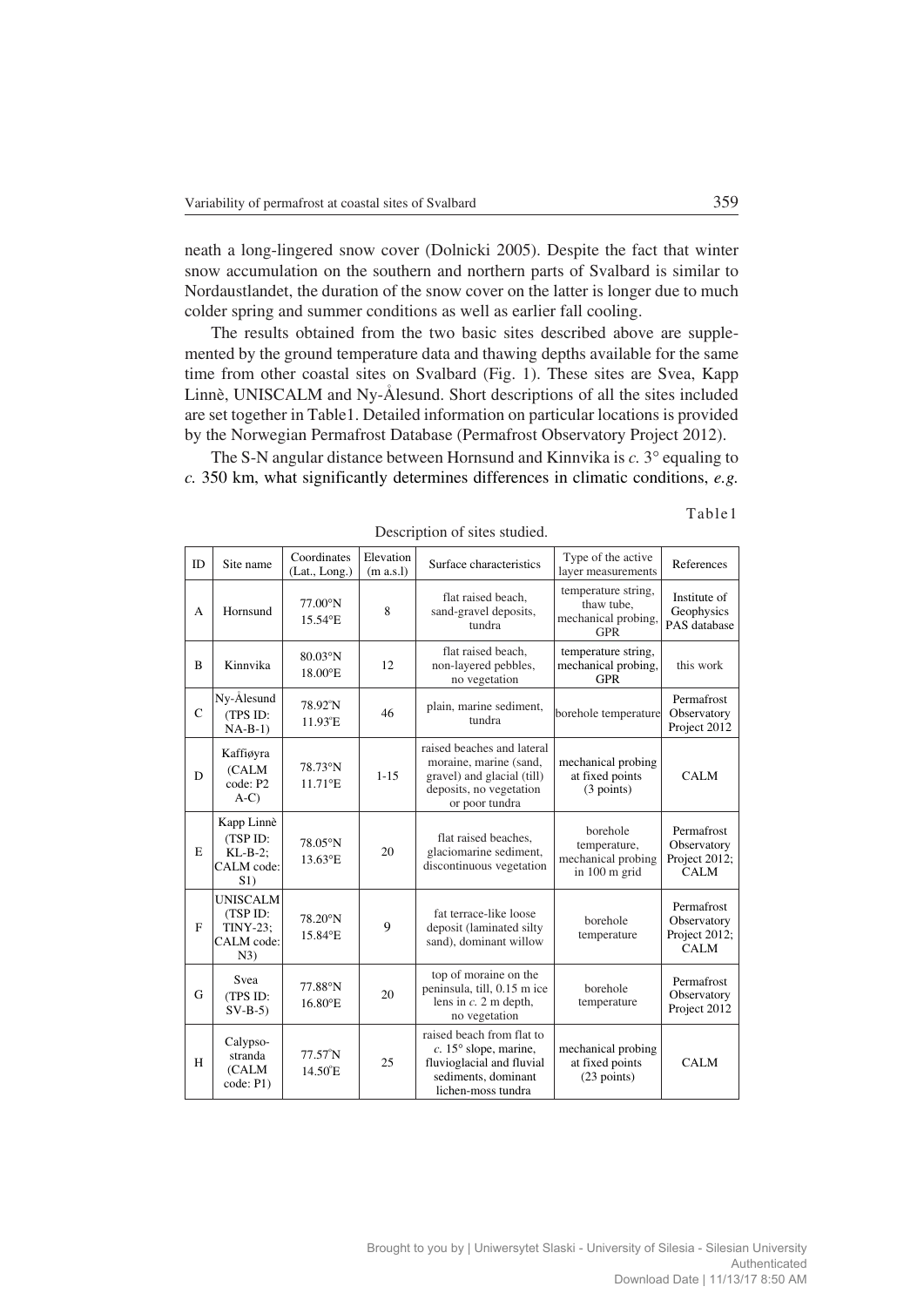

Fig. 2. Average air temperature of summer (July–September 1989–2010) on Svalbard based on ERA Interim re−analysis. Site symbols as on Fig. 1 and in Table 1.

temperature, incoming radiation, precipitation, the snow cover thickness and dura− tion, and in consequence the active layer properties. The difference between the mean long−term temperature of summer seasons (July–September) in the studied areas is  $c$ .  $3^{\circ}$ C (Fig. 2).

#### Data and methods

Ground temperature in Hornsund was measured by mercury nodal thermome− ters at −0.05, −0.1, −0.2 and −0.5 m in three synoptic terms. Additionally, once a day at 12.00 at −1 m depth, the measurement was taken with an extractive thermometer. The results presented in this paper are daily average values. At Kinnvika, calibrated thermistors were pushed down at the depth of 0.0, −0.1, −0.3, −0.4, −0.5, −0.7 and −0.9 m. The temperature is presented as the daily mean averaged from hourly records.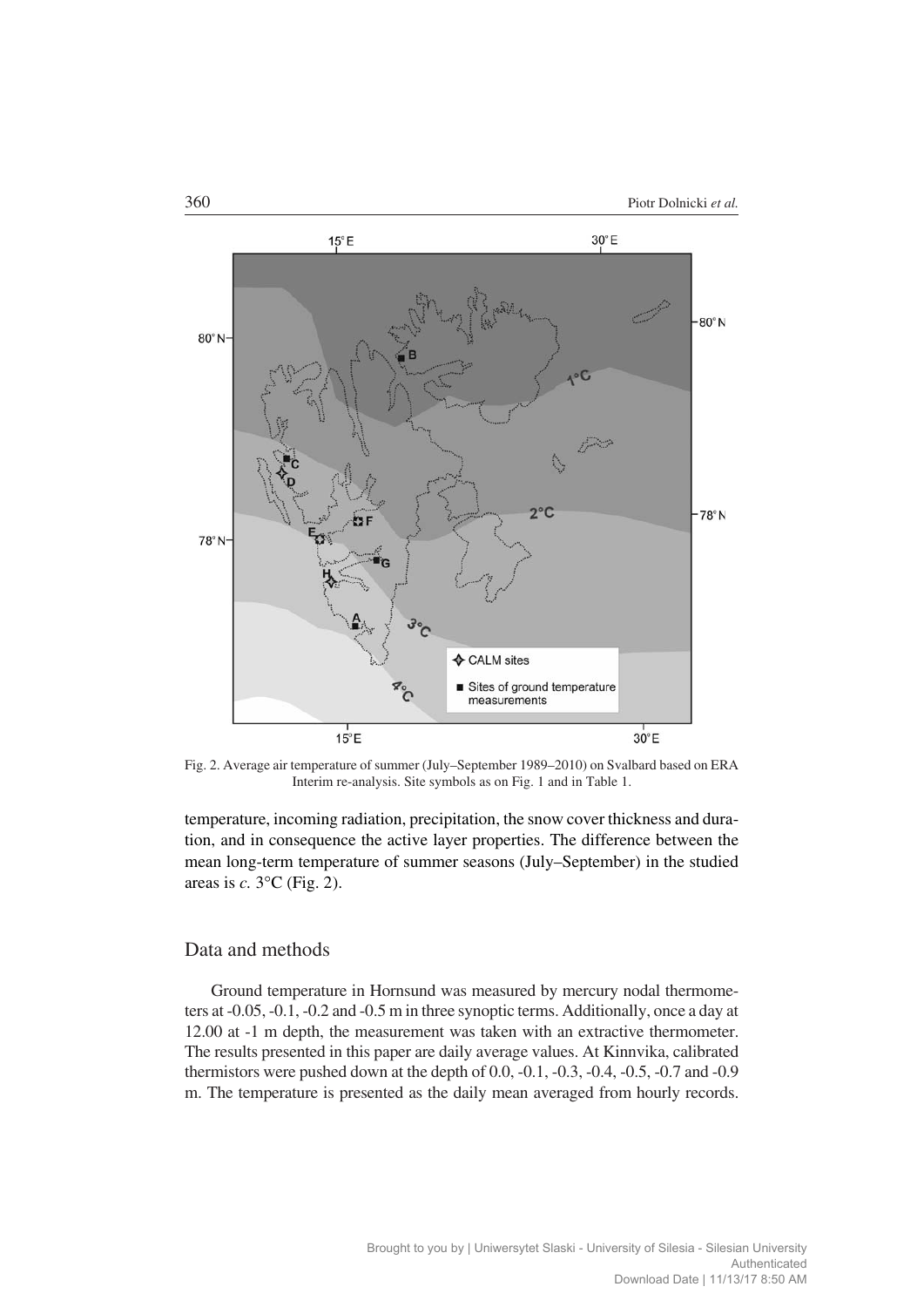The ground temperatures at Svea, Kapp Linnè, UNISCALM and Ny−Ålesund were also measured in vertical profiles at several levels. Detailed description of the survey method is provided by the Norwegian Permafrost Database (Permafrost Obervatory Project 2012).

For most of the sites, the ground temperature monitoring has been carried out for a longer time (*e.g.* Hornsund since 1978, UNISCALM since 2006, Svea 2005–2009, Kapp Linnè since 2008), whereas at Kinnvika the measurements lasted only for five days in August 2009. Taking into consideration problems with stabilization of temperature records after installation, we assume that the most reli− able results are related to 11 August 2009. In the next section of this paper, we dis− cuss how one−day ground temperature data are typical for a longer period. Due to the pioneering character of the investigations at the western coast of Nord− austlandet, the results cannot be compared with long−term temperatures or other meteorological elements recorded at the analyzed area. Nevertheless, even these fragmentary data provide essential information.

The heat flux in the ground is induced mainly by thermal differences in the vertical profile. Basing on the ground temperature data, the daily average heat flux *G* [Wm2] was calculated by using Fourier equation:

$$
G = -\lambda \frac{\Delta T}{\Delta x};
$$

where  $\lambda$  [Wm<sup>-1</sup>K<sup>-1</sup>] is the thermal conductivity;  $\Delta T$  [K] – the difference in temperature between the two ground levels; x [m] – the difference in the depth of the lay− ers. In July 2006, on Fuglebergsletta, the heat flux in the ground layer was mea− sured directly by Peltier plates extended between −0.1 m and −0.2 m. The soil ther– mal conductivity  $\lambda$  obtained from these measurements amounted to 0.9 Wm<sup>-1</sup>K<sup>-1</sup>, and in this work it was applied for computation of the heat flux in Hornsund area and Kinnvika. We assume that the heat transfer in the ground is largely controlled by the thermal conduction. The other methods of heat exchange through water mo− tion, internal evaporation and condensation, changes of water phases *etc.* is less important (Putkonen 1998) and thus negligible in the calculations of the ground heat flux in this work. Three methods of the active layer investigation have been applied: direct soundings (Hornsund and Kinnvika), Danilin frost tube (thaw tube) measurements in Hornsund and radar soundings in both Hornsund and Kinnvika. Direct soundings were taken using a rod of 0.01 m diameter. The rod was inserted into the ground to the frozen level. The active layer depths were averaged from several point readings. The Danilin gauge is installed into the ground scaled rubber tube filled with pure water and outwardly sheltered by an ebonite tube (Golubev *et al.* 1969). The active layer thickness at Svea, Kapp Linnè, UNISCALM and Ny−Ålesund was interpolated from the ground temperature data in the vertical profile. Supplementary Circumpolar Active Layer Monitoring CALM dataset (http://www.udel.edu/Geography/calm/data/north.html) from coastal sites (Kapp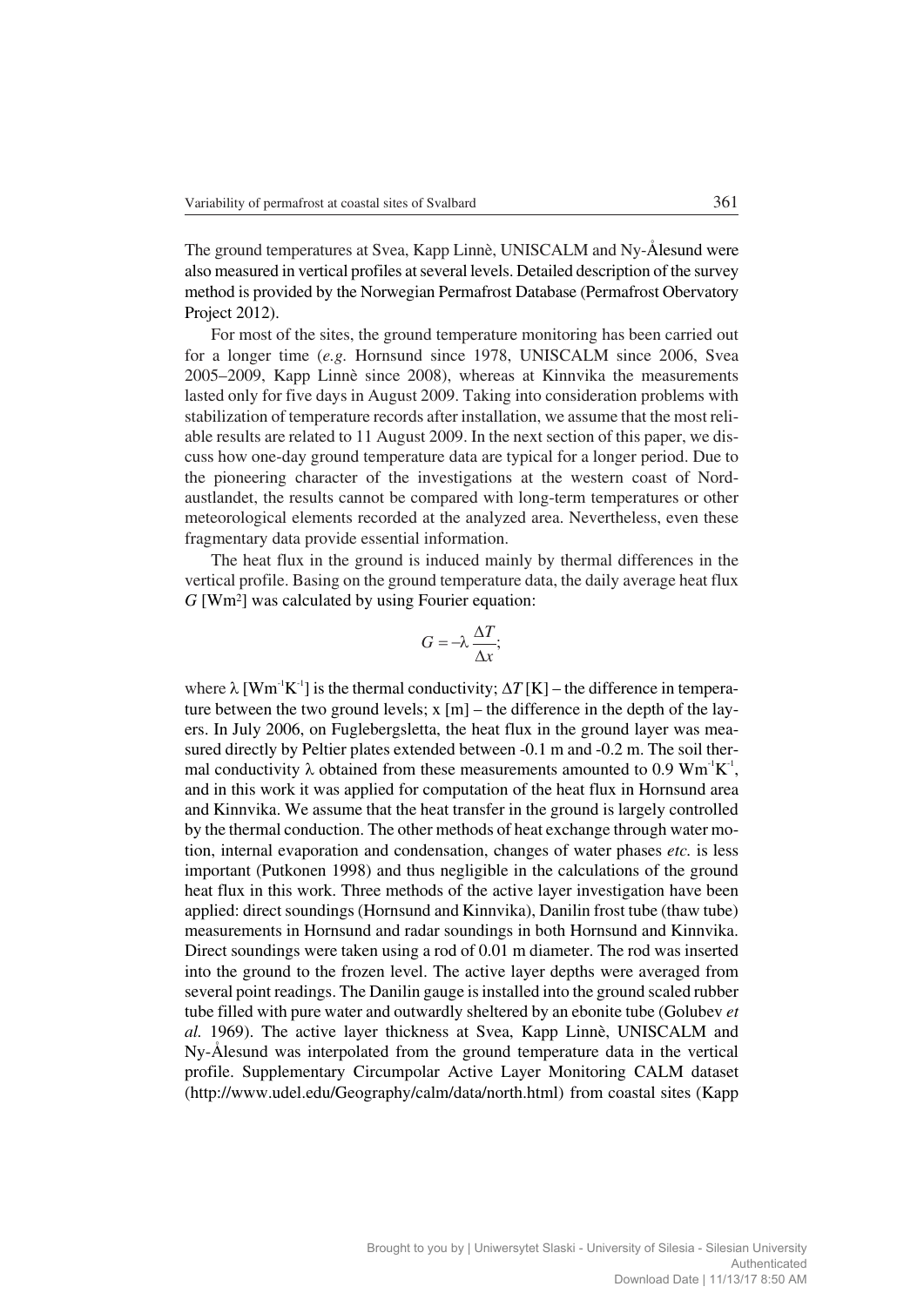Linnè, UNISCALM, Calypsostranda and Kaffiøyra Plain) have also been used for comparison.

Radar soundings of the ground is a geophysical method of internal structure identification. Ground penetrating radar (GPR) system radiates electro−magnetic impulses of defined frequency into the ground through the transmitting antenna, while the receiving antenna gathers signals reflected from dielectric boundaries and other objects in the ground (Baker *et al.* 2007). The signal is recorded as a function of travel time to the object and back to the receiver. When the radio−wave velocity (RWV) in investigated material is known, the time record can be con− verted to the depth. Strongly contrasted dielectric properties of frozen and un− frozen, saturated sediments play crucial role in determining the active layer depth (Moorman *et al.* 2003).

The radio−echo sounding method has been applied in permafrost studies since the 70s of 20th century (Annan and Davis 1976). A wide set of GPR applications to periglacial studies was provided by Mühll *et al.* (2002), Moorman *et al.* (2003) and Hauck and Kneisel (2008). The soundings have been carried out using the impulse radar system containing a control unit and 200MHz unshielded antennas. The transmitting and receiving antennas are linked with the control unit by optical fi− bers which assures undisturbed transmission of the signal. Settings and data re− cording are executed by PC connected with the control unit.

The internal structure of the ground was sounded by reflective GPR profiling. The common mid−point (CMP) measurement has been performed in order to deter− mine the RWV in the ground (Baker *et al.* 2007). The GPR survey was completed in the autumn 2007 at Fuglebergsletta raised beach, see CMP location on Fig. 1. The velocity of a direct wave in the ground was determined at 0.102 m/ns. Afterwards, two reflections have been distinguished at the depth of 64 and 111 ns. The RWV be− tween the ground surface and defined horizons were calculated at 0.102 and 0.108 m/ns, respectively. By the application of the resolved values of RWV, the depth of reflections was defined at 3.24 m and 5.8 m. An additional reflection can be speci− fied above these boundaries, although velocity calculation was impossible due to su− perimposing of the direct waves. According to the foregoing analysis, the average RWV in the outer ground layer, containing the active layer, was adopted at 0.1 m/ns. This value was applied for time−to−depth conversion. The estimated RWV values demonstrate a relatively low water saturation of the active layer at the measuring point. The RWV of gravel−sand and clay layers recorded at the marine plains is as− sumed in the range of 0.06–0.09 m/ns for saturated sediments and 0.09–0.13 m/ns for dry sediments (Moorman *et al.* 2003; Neal 2004). Therefore, the RWV of 0.1 m/ns derived from the CMP may result for the depth being overestimated in the case of grounds more saturated than those at the investigated site. The vertical resolution of 200 MHz soundings, assumed as 1/4 of wavelength  $\lambda$  was calculated at 0.13 m.

A long−term (1990–2009) meteorological dataset for Hornsund (the Institute of Geophysics, Polish Academy of Sciences database, www.glacio−topoclim.org)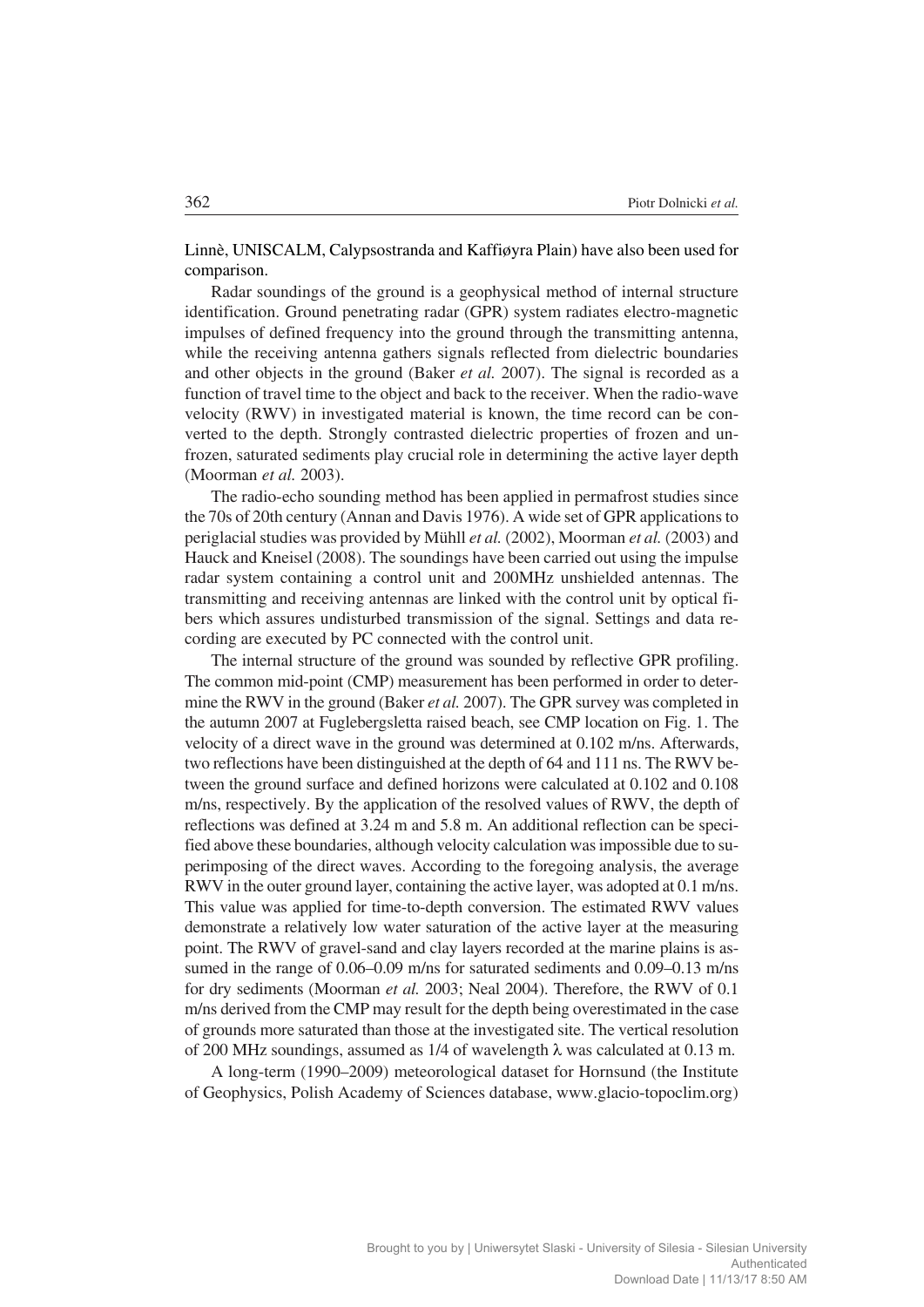has been used in order to determine how typical the air and ground temperature re− cords from 2009 are. The spatial variability of the air temperature in Svalbard was based on ERA Interim re−analysis dataset elaborated by the European Center for Medium−Range Weather Forecasts. ERA Interim re−analysis contains a meteoro− logical database with  $1.5^{\circ} \times 1.5^{\circ}$  spatial resolution based on climatic models, meteorological records as well as remote sensing data for the period of 1989–2010.

## Results

#### **The ground temperature and heat flux**

The maximum ground temperature and maximum thawing depth on Svalbard occur in August. Therefore, most of the ground temperature data used in this paper are related to August 2009. The average air temperature in Hornsund in this month (4.3-C) was very close to the 20−year average of 4.2-C. The ground temperature at −0.05 m in August 2009 was 0.3-C higher than the long−term average (Fig. 3). Warming of the ground in the last two decades in Hornsund is clearly noticed at −1 m depth with the average rate of 0.6°C/decade (Fig. 3). In August 2009, the temperature at -1m amounted to 3.2°C and was 1°C higher than the 1990–2009 average.

The variability of the ground temperature decreases with the depth. However, in summer, the accumulation of heat in the active layer has influenced higher ground surface temperature in the time when air temperature has already fallen (Paszyński *et al.* 1999). Since the ground temperature data for Kinnvika refer to few days only, we put together the daily average temperatures on 11 August 2009 and monthly aver−



Fig. 3. Hornsund long−term (1990–2009) air and ground temperature in August.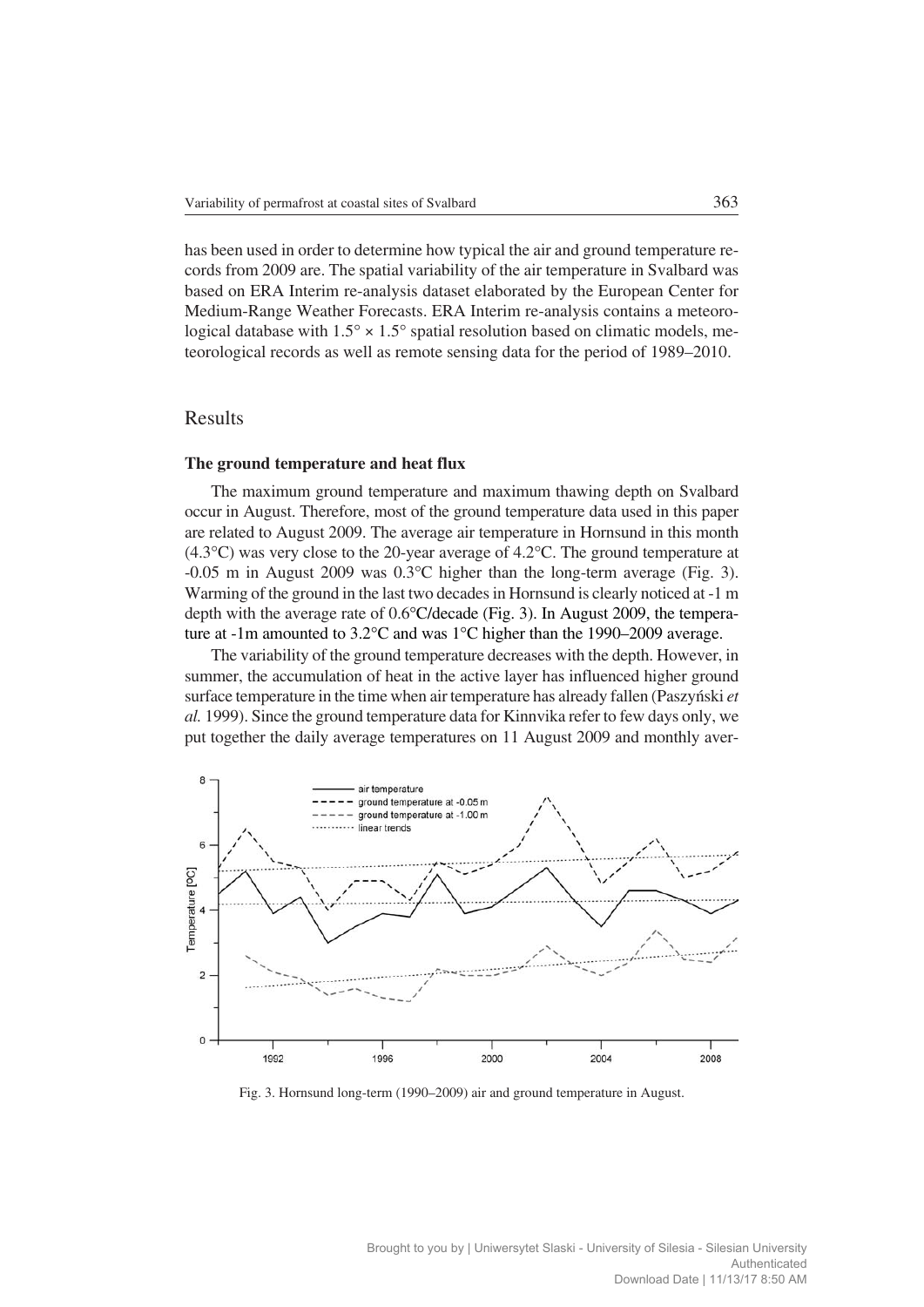

Fig. 4. Monthly (August 2009) and daily (11 August 2009) average ground temperature for selected coastal sites in Svalbard. Horizontal bars represent one standard deviation of daily records.

ages (August 2009) for available sites (Fig. 4), in order to settle how individual tem− perature could represent thermal conditions for a longer period. The mean daily ground temperatures on 11 August 2009 were slightly higher than the monthly aver− age in upper layers and somewhat lower at deeper levels, however in all studied cases they fit into one standard deviation of daily records in the month. Hence, in further analysis, we will consider the 11 August 2009 data as typical for the period of the maximum ground temperature and the active layer thickness.

At Kinnvika, the average air temperature on 11 August 2009 amounted to 3.3°C, whereas the ground temperature varied with depth from 4.6°C at -0.1 m, to 0.1°C at −0.9 m (Fig. 5). At the same time, in Hornsund, the average daily air temperature was 5.2°C. The ground temperature ranged from 6.5°C at the depth of -0.05 m to 3.4°C at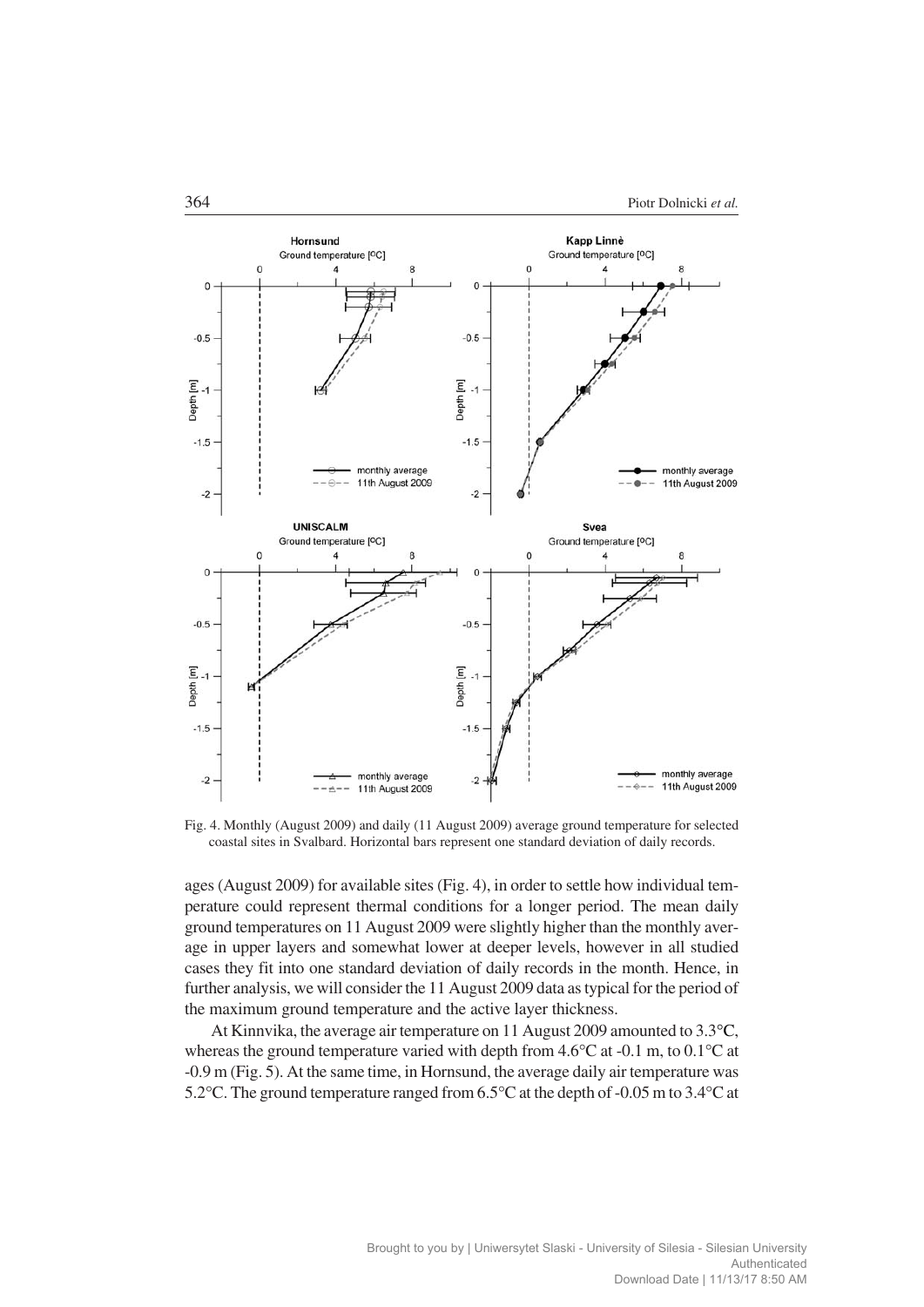

Fig. 5. Ground temperature on 11 August 2009. Solid lines refer to Fuglebergsletta and Kinnvika, dashed lines represent other coastal sites of ground temperature measurements on Svalbard. Site sym− bols as on Fig. 1 and in Table 1.

−1 m (Fig. 5). At the other Svalbard sites, the temperature of the superficial ground layer was warmer than at Hornsund, while the temperatures at  $-1$  m were in the range between those characteristic of Hornsund and Kinnvika (Fig. 5).

Basing on the ground temperature interpolation the point of  $0^{\circ}$ C was estimated at the depth of −1.05 m at UNISCALM, −1.09 m at Svea, −1.53 m at Ny−Ålesund and −1.78 m at Kapp Linnè. At Kinnvika the freezing point was expected around −1 m, while in Hornsund, according to extrapolation of the ground temperature, the permafrost table was approximated at -2.04 m. On account of the fact that temperature through August 2009 at −1 m or deeper (compare standard deviations on Fig. 4) remained very stable, we can regard the obtained  $0^{\circ}$ C levels as very close to the maximum of seasonal thawing.

The heat flux was calculated in the upper 0.5 m ground layer, but 0.6 m in Ny−Ålesund. A relatively low heat flux was obtained at the sites on the western coast of Spitsbergen: 2 Wm<sup>-2</sup> for Hornsund, 3.6 Wm<sup>-2</sup> for Kapp Linnè, 4.5 Wm<sup>-2</sup> for Ny−Ålesund, while a high heat flux was noted in central Spitsbergen with 9.2 Wm<sup>-2</sup> for UNISCALM and 5.9 Wm<sup>-2</sup> for Svea, as well as in Nordaustlandet at 6.1 Wm−2 in Kinnvika.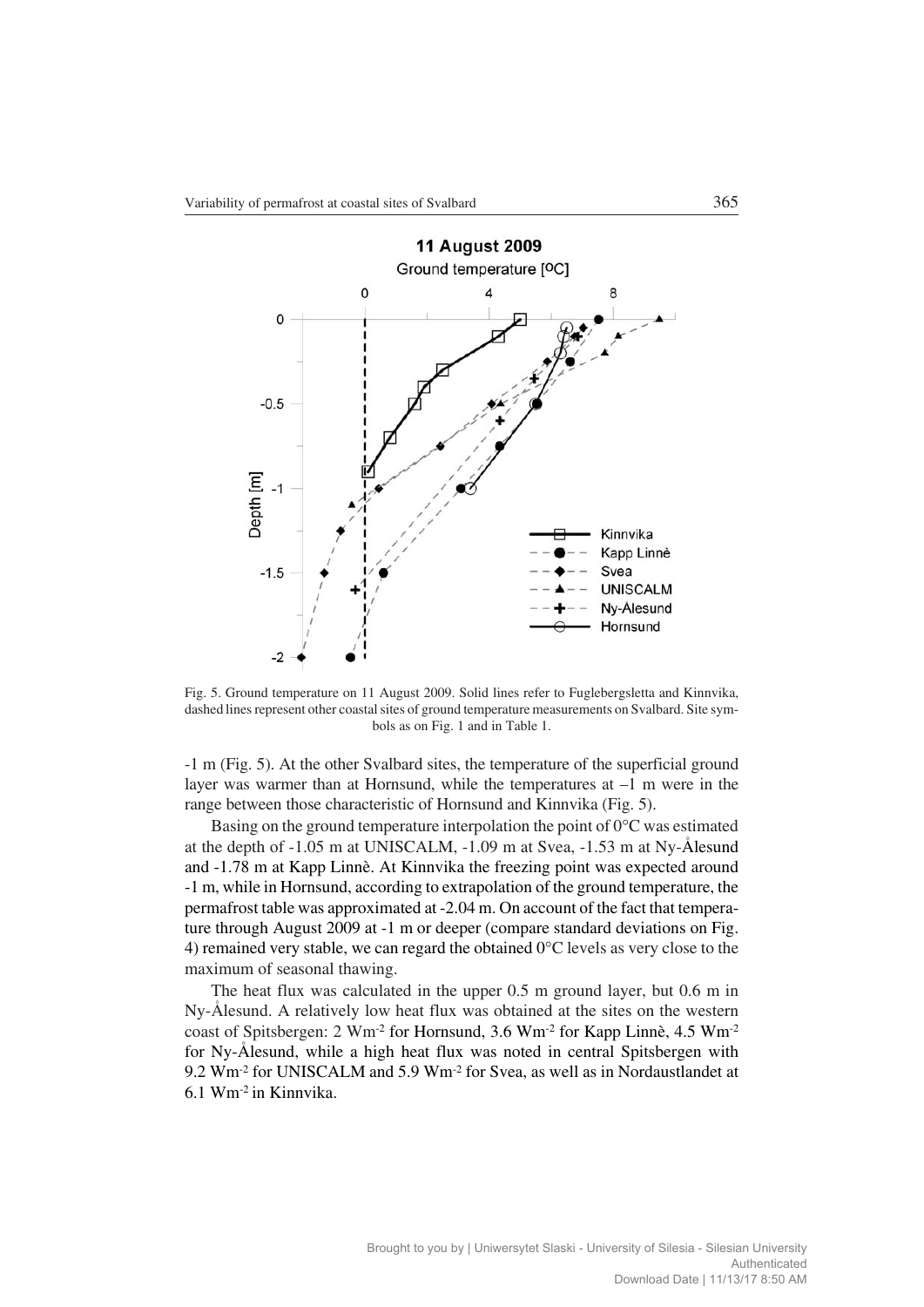#### **Interpretation of GPR profiles**

**Fuglebergsletta**. — The GPR survey was carried out on 17 September 2007, 3–4 weeks after the maximum thawing depth. The average active layer thickness between 10 and 20 September 2007 calculated from the ground temperature at Kapp Linnè, Adventdalen and around Svea constitutes 64–90% of the average Au− gust 2007 thickness. The average daily air temperature on 17 September 2007 in Hornsund was 3.7°C and the ground temperature at -1 m was 0.8°C. We suppose that the thawing depth in Hornsund at this time was not more than several centime− ters shallower than the maximum. In the season 2007, rapid freezing of the ground started after 20 September.

The GPR profile at Fuglebergsletta coastal plain runs from SE to NW at the distance of *c.* 280 m (Fig. 1I). The profile is characterized by a clear three−layered structure (Fig. 6). In the first part of the profile, both horizons run together, then they split at *c.* 25 m of the profile. The lower horizon (b) is situated at the depth from −1.8 to −2.5 m. It forms a discontinuous boundary clearly marked at the begin− ning and in the middle part of the profile. The upper horizon (a) appears at *c.* −1.3 to −1.8 m. Between 80 and 120 m of the profile, the structure is blurred, probably due to a strong signal attenuation resulting from a high water content in the surface or within the superficial ground layer.



Fig. 6. GPR profiles on marine plains: Fuglebergsletta – Hornsund (A) and Kinnvika (B). 1 – sites of temperature measurements; 2, 3 – location of Danilin frost gauges, a–e – reflection horizons (inter− pretation in the text). Transparent rectangles show the depth range of frost gauges.

The upper horizon was interpreted as of sedimental origin, *e.g.* boundary be− tween deposits of different grain fraction, or as a groundwater horizon. However,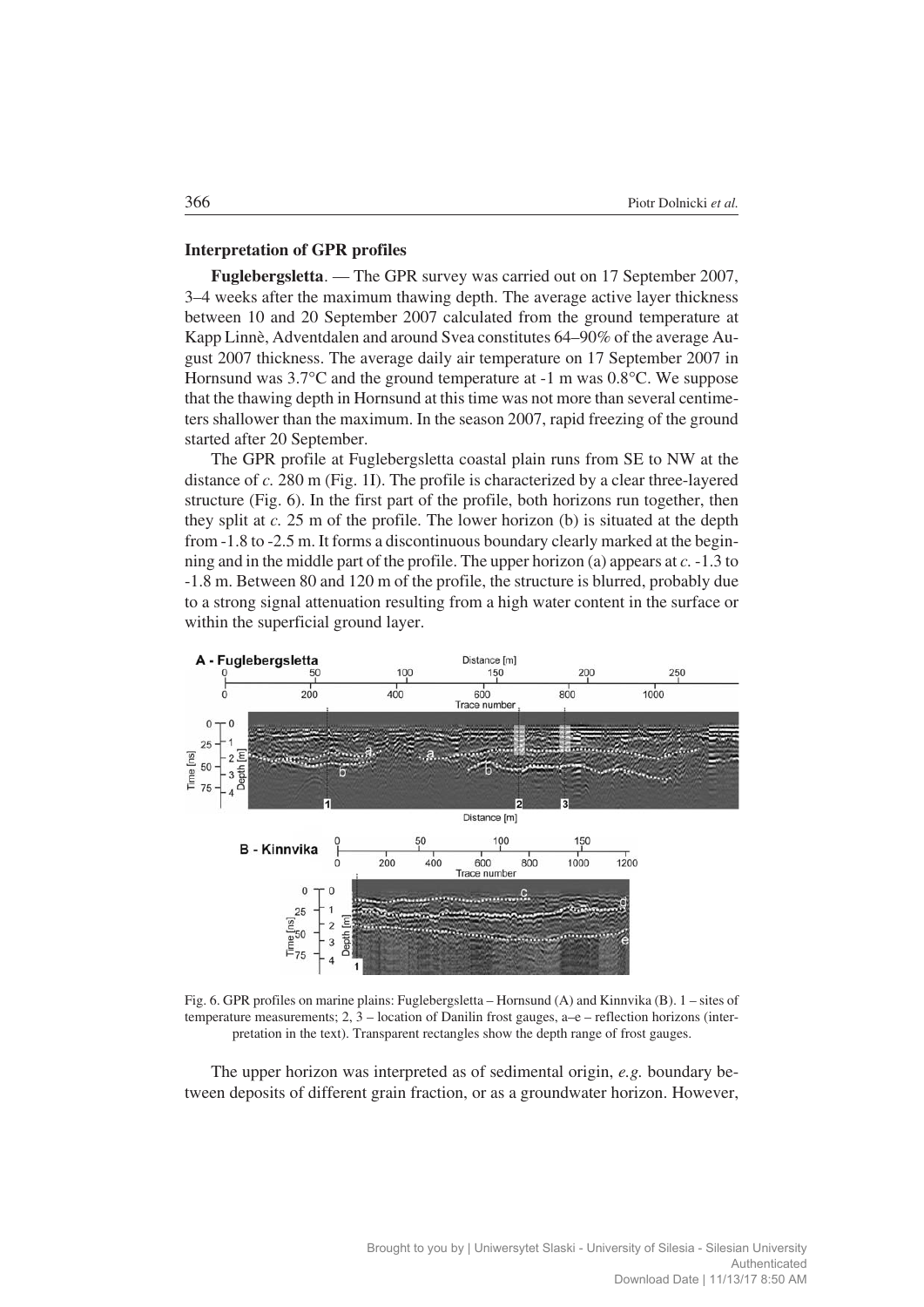this horizon cannot be recognized as the bottom of the active layer. Such interpre− tation was confirmed by results from a thaw gauge, measurements of the ground temperature and rod soundings. Two Danilin frost gauges have been installed along the profile line at the points marked as 2 and 3 (Fig. 6). The devices were pushed down to the depths of −1.8 and −1.6 m, and during the radar soundings were completely unfrozen, not reaching the permafrost table. The "a" horizon cuts pro− file 2 and 3 at the depth −1.29 m and −1.36 m, respectively. Therefore the bottom of the active layer must be located significantly deeper. The ground temperature at −1 m during the radar soundings was 0.8-C, that was much warmer than the freez− ing point. The temperature *vs.* depth, in the range from 0 m to −1 m, linear regres− sion shows that the ground temperature reaches 0°C at the depth below -2 m. The rod soundings demonstrated the average active layer thickness at *c.* 2 m, as well. The lower reflection horizon was acknowledged as the permafrost table. At the point 1 (Fig. 6) the horizon is positioned at the depth −2.16 m, whereas at points 2 and 3 at −2.49 and −2.26 m, respectively. These values are comparable with results obtained by other investigation methods.

**Kinnvika**. — The radar soundings in Nordaustlandet were performed on 11 August 2009, thus around the time of the maximum thawing depth. The GPR pro− file has NW−SE direction and the length of *c.* 180 m (Fig. 1II). The profile shows a multi−layered structure, similar to the recorded at Fuglebergsletta. The lower hori− zon (e) lies at the depth of −1.7 m in the first part of the profile and −2.8 m in the middle part.

At Kinnvika, a distinct boundary (d) was located at the depth between −0.92 m and −1.54 m. A discontinuous horizon (c) could be distinguished in the outer ground layer, at depth *c.* −0.6 m. The ground temperature measured simultaneously to GPR sounding reached 0.1°C at the depth of -0.9 m. According to the rod probing, the active layer thickness amounted to −0.9 m. The obtained results enable in− terpretation of the middle horizon (d) as the permafrost table. The upper horizon may constitute a structural boundary or the groundwater level, while the lowest ho− rizon may be explained as the bedrock.

## Discussion

Our results indicate a significant spatial difference in the active layer thickness and temperature in the areas located at the Holocene raised beaches in Svalbard. As shown on Fig. 4, even short−term ground temperature investigations carried out in Arctic summer, *e.g.* as those performed in Kinnvka in 2009, could be regarded as typical for a longer period, one month for example, especially for deeper levels of −1 m or more, where thermal stability is considerably strong. Additionally, even a sin− gle measurement of a thermal state of the ground is very valuable for validation of a simultaneous geophysical study of the active layer base and permafrost table.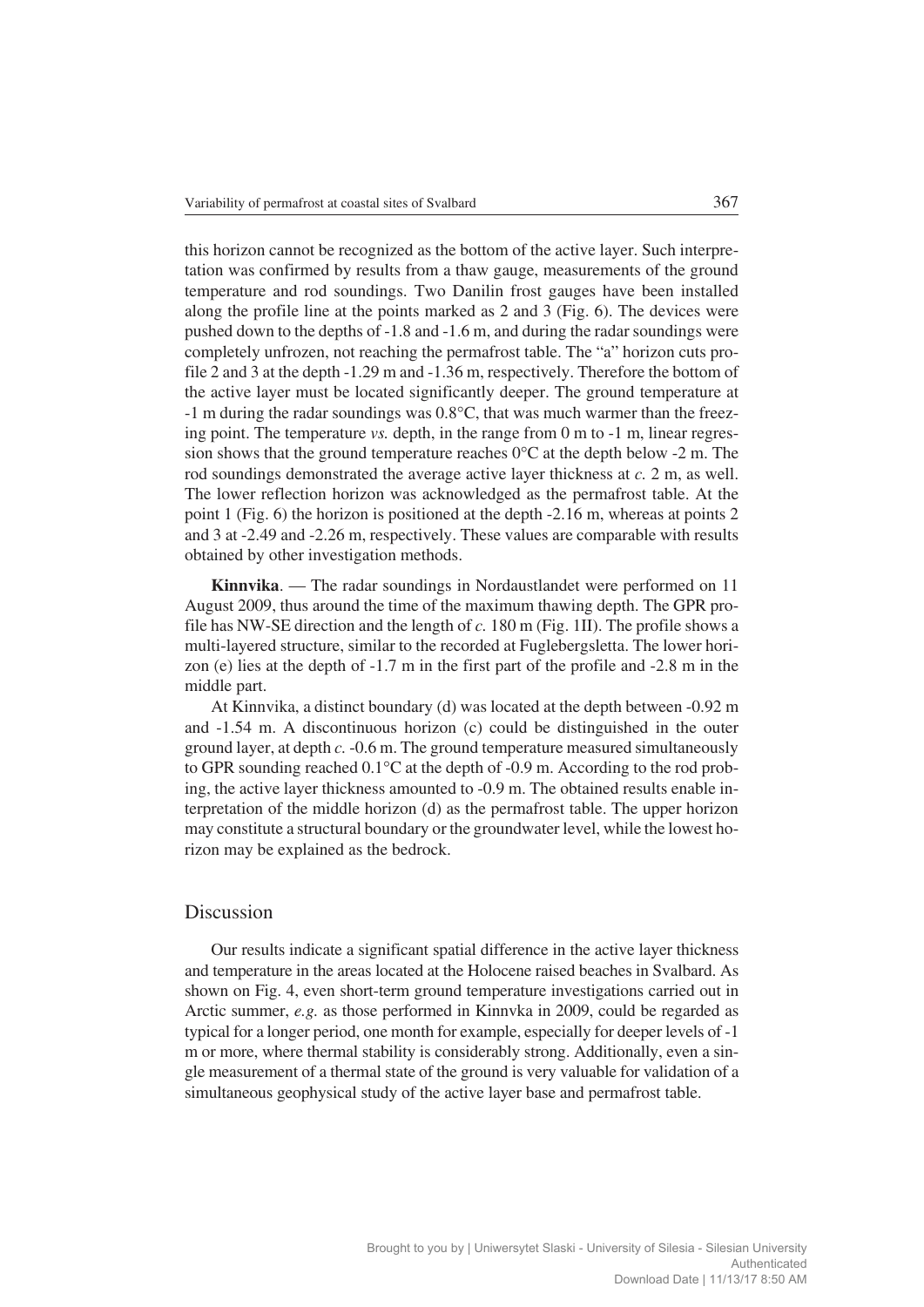The spatial variability of the near surface ground temperatures is coupled to summer air temperature and radiation balance. The differences in the mean summer air temperature (1989–2010) over Svalbard was *c*. 3°C (Fig. 2). Hence, the maximum surficial ground temperature in summer occurs at sites in central and western Spitsbergen, whereas lower temperatures appear in Nordaustlandet. On the other hand, the temperature of the deeper layers of the ground is related to dis− tribution of winter thermal conditions at the studied sites. At −1 m, lower tempera− ture was noted at central Spitsbergen sites and Nordaustlandet, where winters are severe due to the location in inland and northernmost conditions. Warmer ground (−1 m or deeper) conditions are recorded at sites on the western coast where winters are relatively mild due to the influence of warm West Spitsbergen Current. Such ground thermal conditions control the temperature gradient, heat flux and its spa− tial variability.

The temperature gradient in the upper 1 m thick ground layer was much stronger in central Spitsbergen (UNISCALM 9°C/m, Svea 6.9°C/m) than at other sites (Fig. 5). A relatively week ground temperature gradient was observed on the western coast with the increasing trend towards the North: in Hornsund 3.3°C/m, in Kapp Linnè 4.4°C/m and in Ny-Ålesund 5°C/m. Kinnvika located on western Nordaustlandet represents an intermediate ground temperature gradient of 5.4°C/m, between the western shore and the interior of Spitsbergen.

The heat flux in the ground is proportional to the temperature gradient and varies significantly at particular sites. The heat flux in the ground is stronger where the active layer is thinner in central Spitsbergen and Nordaustlandet. The tempera− ture gradient and heat flux are also strongly determined by local conditions such as surface exposure, soil properties, its wetness and vegetation type. For example, a lower ground temperature gradient and heat flux in Hornsund may be produced by high heat losses due to evaporation process from widely spread tundra.

The thickness variability of unfrozen ground in Svalbard amounted to *c.* 1 m. Hornsund and Kinnvika determine the approximate maximum and minimum thawing depth limits on Svalbard. The thickest active layer was observed at the southernmost site – Hornsund in the range of 1.65–2.5 m (Dobiński 2011; this work). The results of GPR survey as well as other investigations of ground temper− ature, direct probing and thaw gauge in Hornsund area show the permafrost table layer between −2 m and −2.5 m in the middle of September 2007, *e.g.* after maxi− mum thawing. In summer 2009, the point of  $0^{\circ}$ C was extrapolated from the ground temperature at 2.04 m. Independent geophysical investigations in a direct neigh− borhood conducted in the same season (Dobiński 2011) provided similar results showing the active layer being 2 m thick. Taking into consideration location of the measurement site, the results may be considered as typical for the area of eastern Fuglebergsletta (Dolnicki 2005).

Slightly shallower thawing depths (1.31–1.97 m) were recorded at Calypso− stranda at the southern Bellsund shore (CALM database 1990–2011). On NW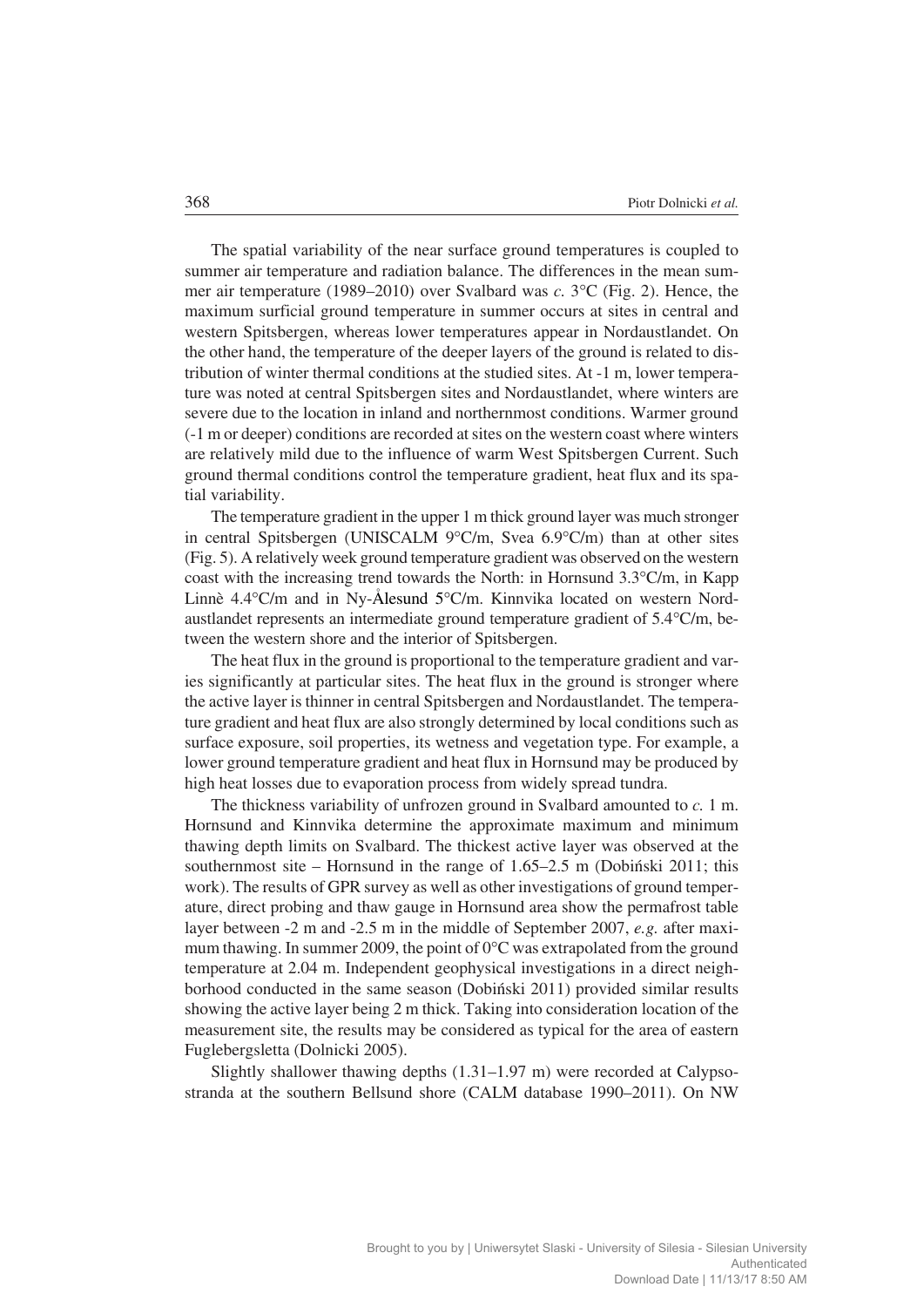coast of Spitsbergen, the active layer was detected between 1.08 m and 1.68 m at Kaffiiøyra site (CALM database 1990–2011) and 1.78 m (2009) in Ny−Ålesund. At sites in central Spitsbergen *i.e.* Svea and UNISCALM, the thawing depths of 0.74–1.10 m are significantly shallower than at the above mentioned locations. A similar value of the active layer thickness of *c.* 1 m was observed at Kinnvika dur− ing the only record in summer 2009.

The thawing depth in 2009 at Kapp Linnè, estimated from temperature interpo− lation was −1.78 m (Fig. 4), while according to CALM database the active layer thickness was only 0.89 m. Such discrepancies occurred also in 2 consecutive sea− sons. The discrepancies may have resulted from various measurement methods and locations. At CALM site, the ITEX Active Layer measurement protocol (Molau and Mølgaard 1996) was implemented at 10 individual sites considered collectively. Each site was mechanically probed in a 100-metre grid. The 0°C level used in this work was derived from the ground temperature measured in a single 39 m long bore− hole (see http://geo.ngu.no/kart/permafrost\_svalbard for site details).

The local variability of the active layer depth is also clearly demonstrated by GPR soundings carried out in Hornsund and Kinnvika (Fig. 6). In Hornsund, the horizon recognized as the permafrost table varied 0.33 m at a distance of 280 m, in Kinnvika the variability was 0.62 m at a 180 m long profile. Such considerable dif− ferences in the active layer thickness are determined by local factors, among which the most influential are *e.g.* site exposure, micro− and mesorelief that favors or makes difficult snow deposition and its duration, as well as soil and vegetation type. Because of local variations of the active layer conditions, an appropriate se− lection of a proper investigation method, and a site for monitoring, which would be representative for a larger area are still an open problem.

According to the permafrost definition, the temperature method seems to pro− vide the most reliable information on the active layer thickness. However, in order to ensure the method is objective, high resolution sensors must be densely de− ployed in the vertical profile. Nevertheless, to resolve the 0°C level, interpolation of the temperatures recorded by particular thermistors is commonly used. All of that makes the method quite expensive to install and maintain. The rod probing and thaw gauge methods applied in the work gave comparable results, however they may identify only the aggregation state of the ground (frozen−thawed) instead of the thermal state. Those methods may be unreliable under cryotic conditions of unfrozen state in sub−zero temperature (Dobiński 2006).

The radar−sounding was successfully used in the active layer investigations. The results obtained from GPR survey were very close to the results achieved from other methods. However the radar method, in the same way as direct probing and thaw gauge, does not recognize the thermal state of the ground. The measurement consists in differences in dielectric properties of the frozen and unfrozen saturated layer with a high reflection coefficient between the materials.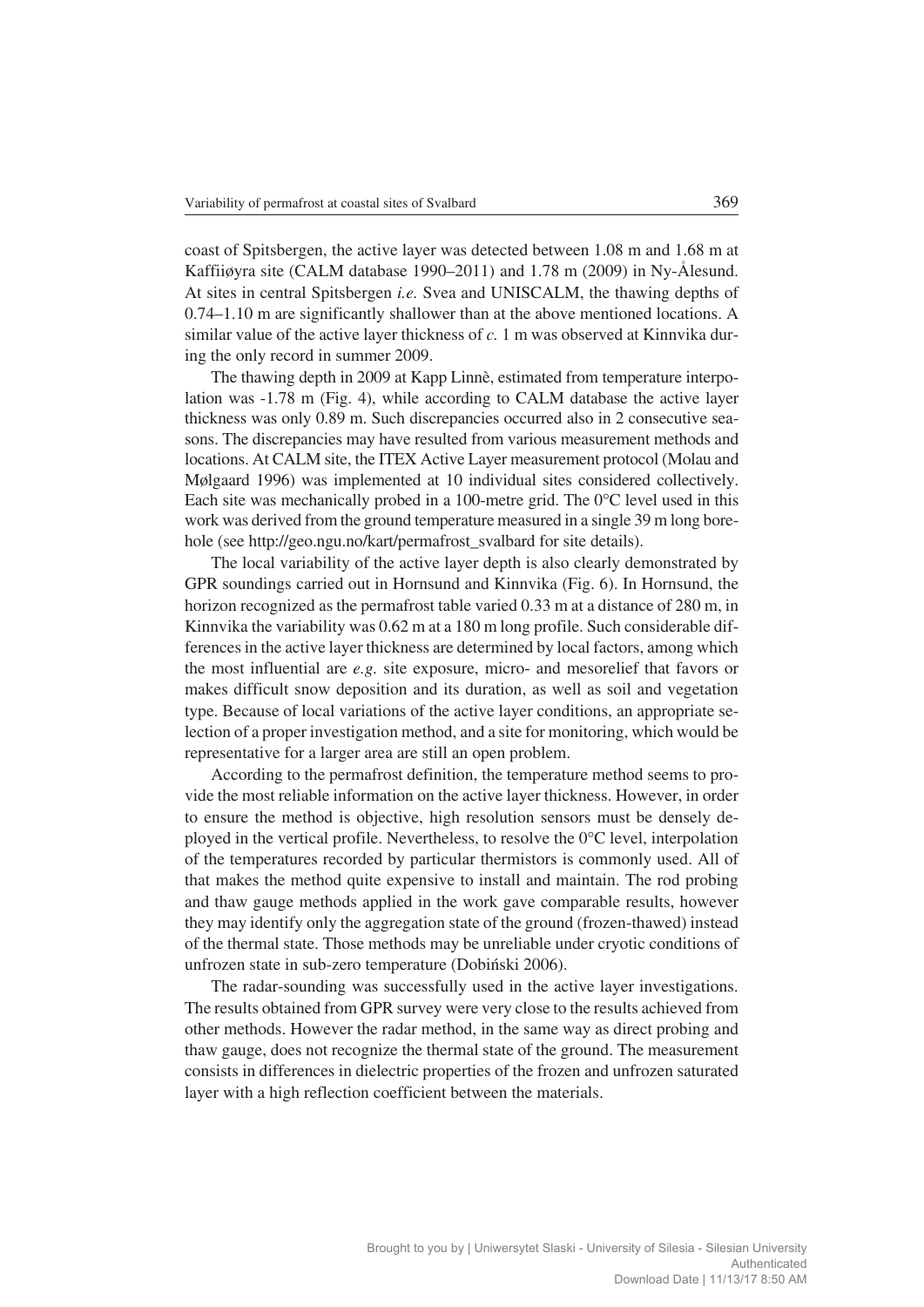The basic advantage of radar sounding is the possibility to identify the ground structure, and to conduct continuous, non−invasive measurements. Geophysical methods provide the image of the state and structure of ground materials in a rela− tively short time. It is very important in harsh conditions of remote regions of high latitudes (*e.g.* Nordaustlandet), where due to the weather and logistic conditions classical methods are not always feasible. However, direct measurements will re− main essential as benchmark results.

The available data do not allow drawing conclusions on a coherent pattern of the active layer thickness on Svalbard. Major factors determining the thawing depth, such as solar radiation and temperature, are latitudinally dependent but modified by a set of regional as well as local factors. The most important regional factor is the ocean circulation. Differences in the ground thermal conditions be− tween the western and eastern coasts of Svalbard are linked to warm and cold cur− rents around the archipelago. Next regional elements are the ocean/inland influ− ence and topography that make the thaw depth shallower at interior and elevated sites, not included within this work. Local factors, on the other hand, significantly modify thermal conditions of the ground and the thawing depth.

The active layer on Svalbard belongs to the thickest in the Arctic as the conse− quence of the West Spitsbergen Current warming−up effect. On Svalbard, the thaws measured near the shoreline are 0.5 to 1 m thicker than at comparable latitude in Ca− nadian Arctic (Alexandria Fiord, Tanquary Fiord) or Greenland (Zackenberg) and deeper than elsewhere in North America and Russian Arctic, as compared with CALM database.

#### **Conclusions**

The paper describes spatial variability of thickness and thermal conditions of the active layer in selected sites on the raised beaches of Svalbard. The thermal comparison refers mainly to summer 2009 but the spatial relations obtained for this season can be regarded as typical. The relatively high stability of the summer ground temperature in the vertical profile, especially in August, allows assuming a single day measurement to be typical for a longer period, one month for example, and a state of maximum active layer thickness. This finding enables to use even sporadic records for more comprehensive analysis of the ground thermal proper− ties in remote Arctic areas.

The spatial variability of the temperature of the upper ground layer in the sum− mer season in Svalbard corresponds to the pattern of the summer air temperature, while the ground temperature at deeper levels, below −1 m, reflects spatial differences of the winter air temperature. The heat flux in the surficial 0.5 m ground layer is proportional to the temperature gradient and in the studied period ranged from 5.9–9.2 Wm−2 at the sites in central Spitsbergen and Kinnvika to 2–4.5 Wm−2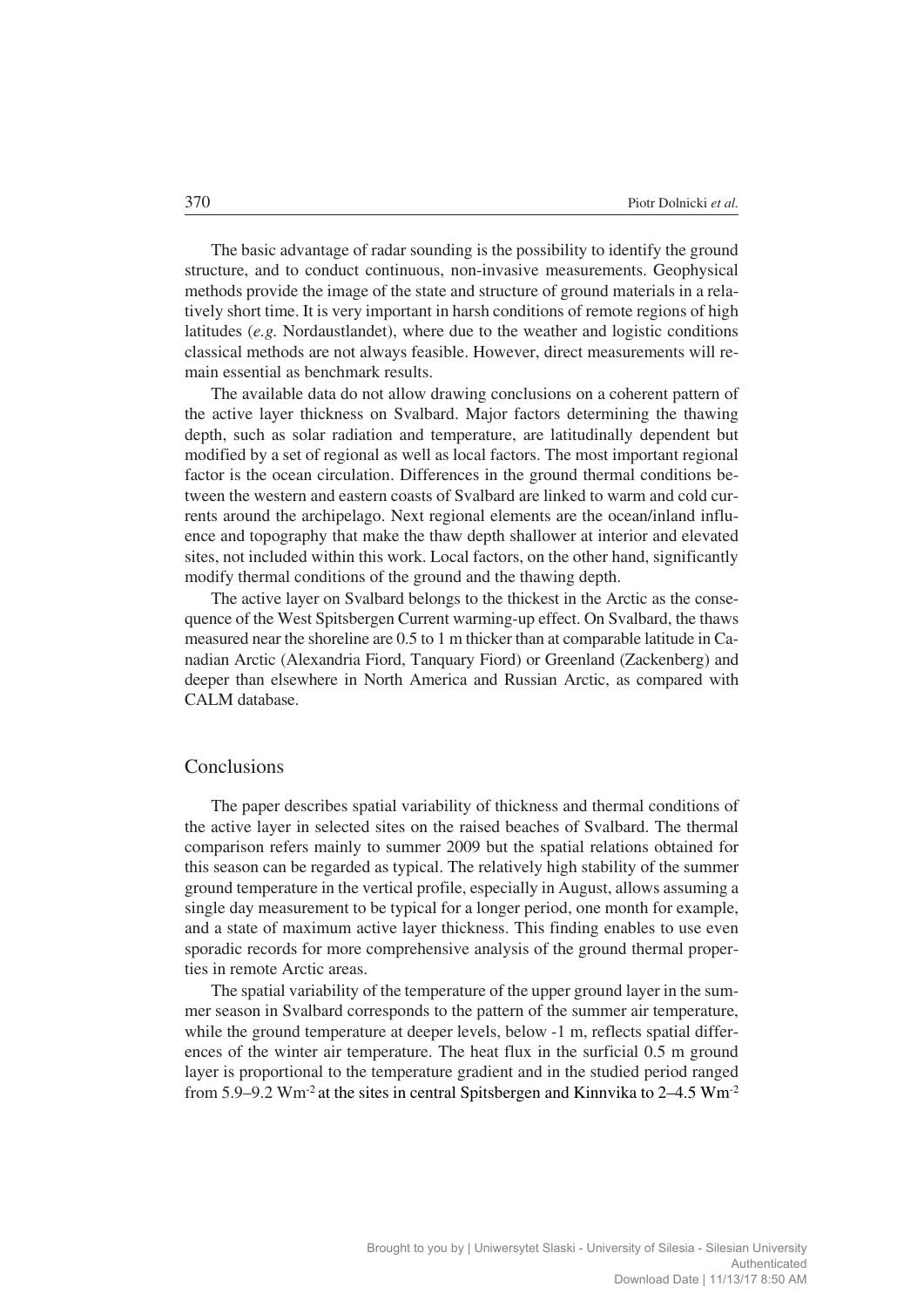at the locations along the western shore. In contrast to the heat flux distribution, the active layer in 2009 was the thickest at the sites placed on the western coast (1.53–2.04 m), and the thinnest around the inner parts of the fiords in central Spitsbergen and at Nordaustlandet (*c.* 1 m). The obtained values are in general agreement with a long−term CALM monitoring. The coherent active layer spatial pattern is difficult to build up due to superimposition of regional, *e.g.* ocean circu− lation, as well as local factors, *e.g.* soil properties and vegetation, on latitudinally dependent radiation and thermal conditions. Mainly due to the ocean warming ef− fect, the near coast active layer in Svalbard is generally 0.5 to 1 m thicker than at other coastal sites located on the same latitude, *e.g.* Greenland, and even thicker than on much southerly located coastal sites in Eurasian and Canadian Arctic.

Among a wide range of methods, the temperature measurement seems to be the most reliable as it is the only method that investigates the ground thermal state which is a constitutive feature of the permafrost definition. Other methods for in− vestigating thickness of the active layer are based on detection of different water states of aggregation in the ground (rod probing, thaw gauge), or dielectric proper− ties of materials, which result from these states (radar sounding method).

**Acknowledgements**. — Authors would like to thank the Circumpolar Active Layer Monitor− ing (CALM) research program, especially Marek Grześ, Janina Repelewska−Pękala, Ole Humlum and Jonas Akerman for sharing thawing depths; the Institute of Geophysics, Polish Academy of Sciences for granting access to meteorological database (www.glacio−topoclim.org); the Geologi− cal Survey of Norway for access to The Norwegian Permafrost Database, and ECMWF for access to ERA Interim reanalysis. We are also grateful to the crew of polar stations in Hornsund and Kinnvika for the logistical help in the study, as well as to the two anonymous reviewers for their valuable comments. This research has been supported by research grants from the Polish Ministry of Science and Higher Education IPY/269/2006 and IPY/279/2006.

## References

- AKERMAN J. 2005. Relations between slow slope processes and active−layer thickness 1972–2002, Kap Linnè, Svalbard. *Norsk Geografisk Tidsskrift* – *Norwegian Journal of Geography* 59: 116–128.
- ANGIEL M. 1994. Heat flux in selected polar soils in spring and summer (Hornsund, SW Spits− bergen). *Polish Polar Research* 15: 51–70.
- ANNAN A.P. and DAVIS J.L. 1976. Impulse radar sounding in permafrost. *Radio Science* 11 (4): 383–394.
- BAKER G.S., JORDAN T.E. and PARDY J. 2007. An introduction to ground penetrating radar (GPR). *In*: G.S. Baker and H.M. Jol (eds) Stratigraphic analysis using GPR. *The Geological Society of America, Special Paper* 432: 1–18.
- BARANOWSKI S. 1968. Thermic conditions of the periglacial tundra in SW Spitsbergen. *Acta Universitatis Wratislaviensis* 68: 74–78 (in Polish).
- BRIKS H.K. 1991. Holocene vegetational history and climatic change in west Spitsbergen plant macrofossils from Skardtjøtna, an Arctic lake. *The Holocene* 1 (3): 209–218.
- BROWN J., HINKEL K.M. and NELSON F.E. 2000. The circumpolar active layer monitoring (CALM) program: research designs and initial results. *Polar Geography* 3: 165–258.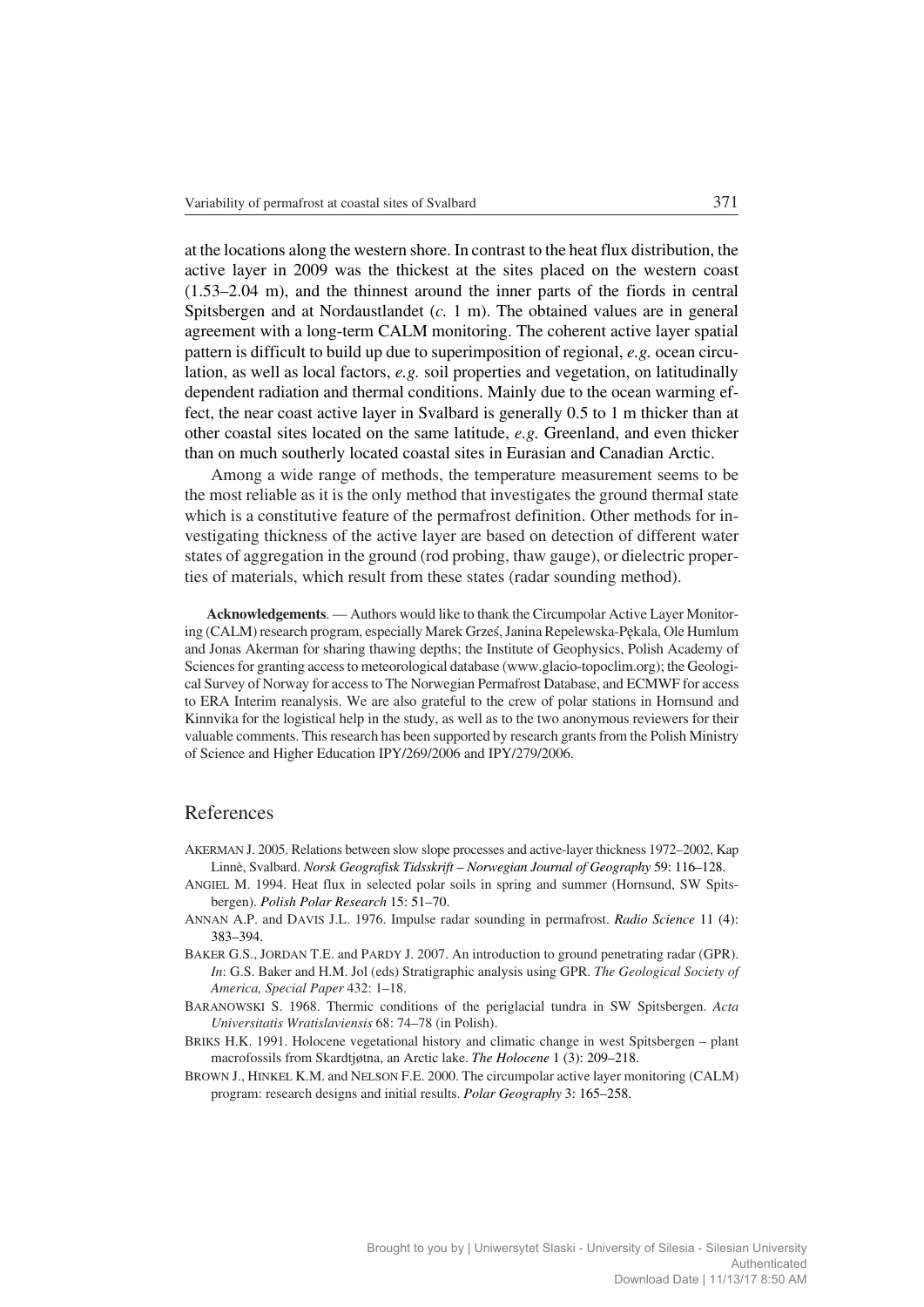- BUDZIK T. 2004. Structure of solar radiation in Ny−Ålesund (SW Spitsbergen) in the period 1989–2003. *Problemy Klimatologii Polarnej* 14: 189–197. (in Polish).
- BUDZIK T., SIKORA S. and ARAŹNY A. 2009. Annual course of surface radiation balance in Hornsund, Svalbard (V 2008 – IV 2009). *Problemy Klimatologii Polarnej* 19: 233–246 (in Polish).
- CHMAL H. 1987. Pleistocene sea level changes and glacial history of the Hornsund area, Svalbard. *Polar Research* 5: 269–270.
- CHRISTIANSEN H.H. and HUMLUM O. 2008. Interannual variations in active layer thickness in Svalbard. *In*: D.L. Kane, K.M. Hinkel (eds) *Proceedings Ninth International Conference on Permafrost, June 29–July 3, Fairbanks Alaska, Vol. 1*. Institute of Northern Engineering, Uni− versity of Alaska, Fairbanks: 257–262.
- CHRISTIANSEN H., FRENCH M. and HUMLUM O. 2005. Permafrost in the Gruve−7 mine, Adventdalen, Svalbard. *Journal of Geography* 59: 109–115.
- CHRISTIANSEN H.H., ETZELMÜLLER B., ISAKSEN K., JULIUSSSEN H., FARBROT H., HUMLUM O., JOHANSSON M., INGEMAN−NIELSEN T., KRISTENSEN L., HJORT J., HOLMLUND P., SANNEL A.B.K., SIGSGAARD C., ÅKERMAN H.J., FOGED N., BLIKRA L.H., PERNOSKY M.A. and ØDEGÅRD R.S. 2010. The thermal state of permafrost in the nordic area during the International Polar Year 2007–2009. *Permafrost and Periglacial Processes* 21 (2): 156–181.
- COOPER E.J. 2011. Polar desert vegetation and plant recruitment in Murchinsonfjorden, Nordaustlandet, Svalbard. *Geografiska Annaler* 93: 243–252.
- DOBIŃSKI W. 2006. Ice and environment: a terminological discussion. *Earth−Science Reviews* 79 (3–4): 229–240.
- DOBIŃSKI W. 2011. *Permafrost in selected areas of the Tatra Mountains, the Scandinavian mountains and Spitsbergen in the light of extensive geophysical studies and climatological analyses*. Wydaw− nictwo Uniwersytetu Śląskiego, Katowice: 172 pp. (in Polish).
- DOBIŃSKI W., GRABIEC M. and GĄDEK B. 2011. Spatial relationship in interaction between glacier and permafrost in different mountainous environments of high and mid−latitudes, based on GPR research. *Geological Quarterly* 55 (4): 15–27.
- DOLNICKI P. 2005. Spatial distribution of permafrost level and its connection with variable disap− pearance snow cover in the area of Fuglebergsletta (SW Spitsbergen). *In: Polish Polar Studies. XXXI Sympozjum Polarne*, Kielce: 34–45 (in Polish).
- DOLNICKI P. 2010. Changes of thermic of the ground in Hornsund (SW Spitsbergen) in the period 1990–2009. *Problemy Klimatologii Polarnej* 20: 121–127 (in Polish with English summary).
- ETZELMÜLLER B., ØDEGÅRD R.S. and SOLLID J.L. 2003. The spatial distribution of coast types on Svalbard. *In*: V. Rachold, J. Brown, S. Solomon and J.L. Sollid (eds) *Arctic Coastal Dynamics – Report of the 3rd International Workshop. Extended Abstracts*. Alfred Wegener Institute for Po− lar and Marine Research, Bremerhaven: 33–40.
- ETZELMÜLLER B., SCHULER T.V. ISAKSEN K., CHRISTIANSEN H.H, FARBROT H. and BENESTAD R. 2011. Modeling the temperature evolution of Svalbard permafrost during the 20<sup>th</sup> and 21<sup>st</sup> cen− tury. *The Cryosphere* 5: 67–79.
- FORMAN S.L., LUBINSKI D.J. INGÓLFSSON Ó. ZEEBERG J.J., SNYDER J.A., SIEGERT M.J. and MATISHOV G.G. 2004. A review of postglacial emergence on Svalbard, Franz Josef Land and Novaya Zemla, northern Eurasia. *Quaternary Science Reviews* 23: 1391–1434.
- FRENCH H.M. 2007. *The Periglacial Environment*. Third Edition. John Wiley & Sons, Chichester: 480 pp.
- GŁOWICKI B. 1985. Radiation conditions in the Hornsund area (Spitsbergen). *Polish Polar Research* 6: 331–339.
- GOLUBEV A.V., PAVLOV A.P. and KHOMICHESKAYA L.S. 1969. Long-term geocryological investigations. Aims and methods of field studies. *In*: *Permafrost investigations in the field*. Technical Translation 1358. National Research Council of Canada, Ottawa: 89–112.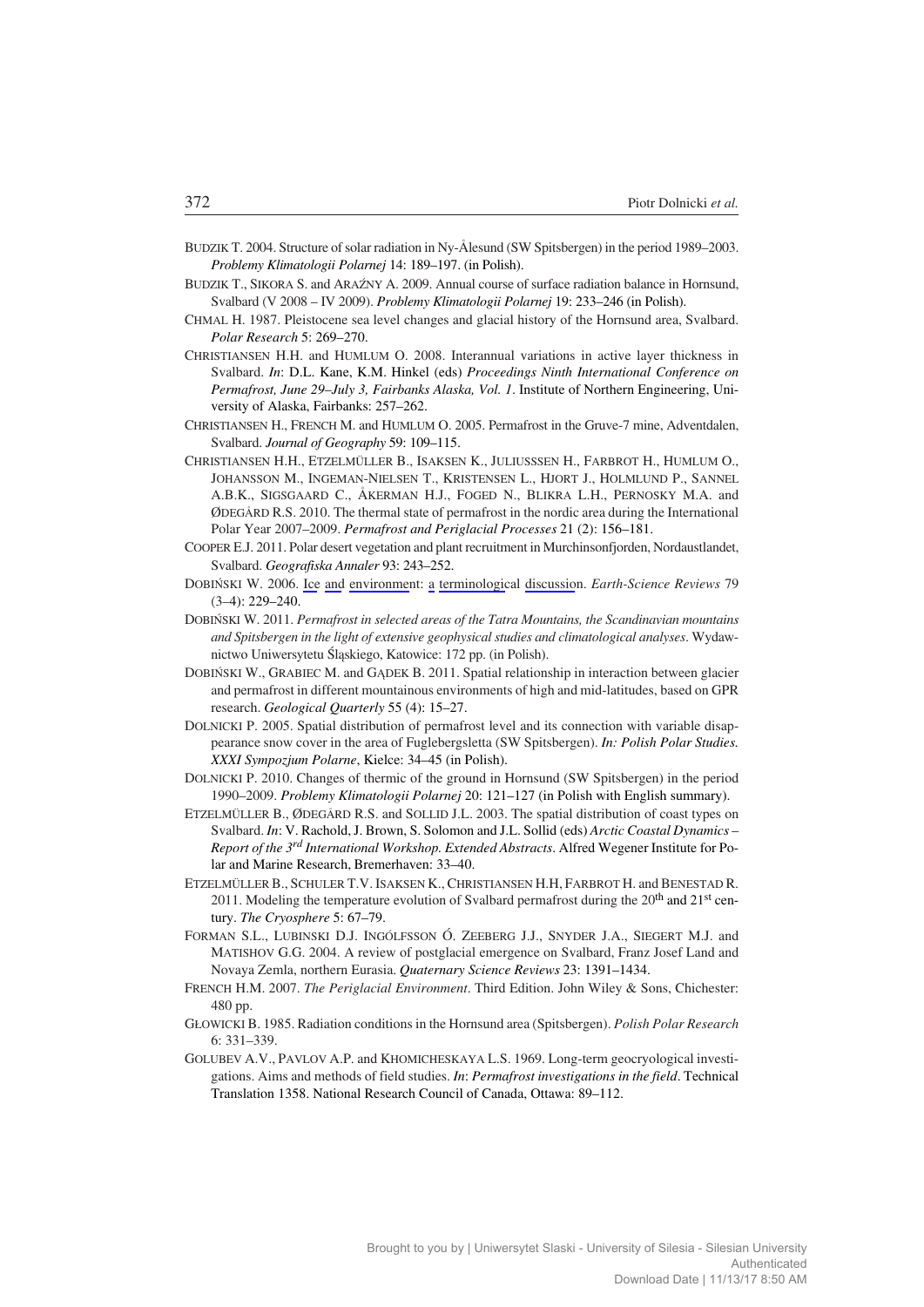- GRODZIŃSKA K. and GRODZIK B. 1993. Plant communities and ecological monitoring of southern Spitsbergen. *Wiadomości Botaniczne* 37 (3/4): 195–199 (in Polish).
- GRABIEC M., PUCZKO D., BUDZIK T. and GAJEK G. 2011. Snow distribution patterns on Svalbard glaciers derived from radio−echo soundings. *Polish Polar Research* 32 (4): 393–421.
- GRZEŚ M. 1984. Characteristics of the active layer of permafrost in Spitsbergen. *In*: *XI Sympozjum Polarne*, Poznań: 65–83 (in Polish).
- HAGEN J. O., LIESTØL O., ROLAND E. and JØRGENSEN T. 1993. *Glacier Atlas of Svalbard and Jan Mayen*. Norsk Polarinstitut, Meddelelser 129, Oslo: 141 pp.
- HALDORSEN S. and HEIM M. 1999. An arctic groundwater system and its dependence upon climatic change: an example from Svalbard. *Permafrost and Periglacial Processes* 10 (2): 137–149.
- HALDORSEN S., HEIM M., DALE B., LANDVIK J.Y., VAN DER PLOEG M., LEIJNSE A., SALVIGSEN O., HAGEN J.O. and BANKS D. 2010. Sensitivity to long−term climate change of subpermafrost groundwater systems in Svalbard. *Quaternarly Research* 73 (2): 393–402.
- HARRIS Ch., ARENSON L.U., CHRISTIANSEN H.H., ETZELMÜLLER B., FRAUENFELDER R., GRUBER S., HAEBERLI W., HAUCK Ch., HÖLZLE M., HUMLUM O., ISAKSEN K., KÄÄB A., KERN−LÜTSCHG M.A., MATSUOKA N., MURTON J.B., NÖTZLIJ., PHILLIPS M., ROSS N., SEPPÄLÄ M., SPRINGMAN S.M. and VONDER MÜHL D. 2009. Permafrost and climate in Europe: Monitoring and modelling thermal, geomorphological and geotechnical responses. *Earth−Science Reviews* 92 (3–4): 117–177.
- HAUCK Ch. and KNEISEL Ch. (eds) 2008. *Applied Geophysics in Periglacial Environment.* Cam− bridge University Press, Cambridge: 240 pp.
- HUMLUM O. 2005. Holocene permafrost aggradation in Svalbard. *In*: C. Harris and J.B. Murton (eds) Cryospheric Systems. *Geological Society Special Publication, London* 242: 119–130.
- HUMLUM O., INSTANES A. and SOLLID J.L. 2003. Permafrost in Svalbard: a review of research his− tory, climatic background and engineering challenges. *Polar Research* 22 (2): 191–215.
- HUMLUM O., SOLHEIM J.−E. and STORGAHL K. 2011. Spectral analysis of the Svalbard temperature record 1912–2010. *Advances in Meteorology* 2011: 1–14.
- JAHN A. 1983. Soil thawing and active layer of permafrost. *In*: A. Jahn and A. Szponar (eds) Results of investigations of the Polish Scientific Spitsbergen Expeditions. Vol. IV. *Acta Universitatis Wratislaviensis* 525: 57–75.
- JAHN A. 1988. Periglacial soil structures in Spitsbergen and in central Europe. *In*: *V International Conference on Permafrost*, Trondheim: 769–800.
- KRISTENSEN M. 1988. Climatic conditions and permafrost development on the Svalbard archipelago. *In*: *Proceeding of the 5th International Conference on Permafrost*. Tapir Publishers, Trondheim: 24–26.
- KUC M. 1996. The vegetation zones of the Hornsund area (SW Spitsbergen). *In*: *XXIII Sympozjum Polarne*, Sosnowiec: 34–45.
- LESZKIEWICZ J. and CAPUTA Z. 2004. The thermal condition of the active layer in the permafrost at Hornsundu, Spitsbergen. *Polish Polar Research* 25: 223–239.
- LIESTØL O. 1976. Pingos, springs, and permafrost in Spitsbergen. *Norsk Polarinstitutt Årbok* 1975: 7–29.
- MARKIN V.A. 1975. The climate of the modern glaciation area. *In*: L.S. Troitsky, E.M. Singer, V.S. Koryakin, V.A. Markin and V.I. Mikhaliov (eds) *Oledenenie Spitsbergena (Sval'barda)*. Izda− tel'stvo "Nauka", Moskva: 42–105 (in Russian).
- MARSZ A. and STYCZYŃSKA A. (eds) 2013. *Climate and Climate Change at Hornsund, Svalbard*. Gdynia Maritime University, Gdynia: 402 pp.
- MIĘTUS M. 1988. Short period changes of soil temperature against advective changes of air tempera− ture in Hornsund, Spitsbergen. *Polish Polar Research* 9: 95–103.
- MIĘTUS M. and FILIPIAK J. 2001. Variability of ground temperature in Hornsund in the period 1979−1999. *Przegląd Geofizyczny* 46 (4): 323–337 (in Polish).